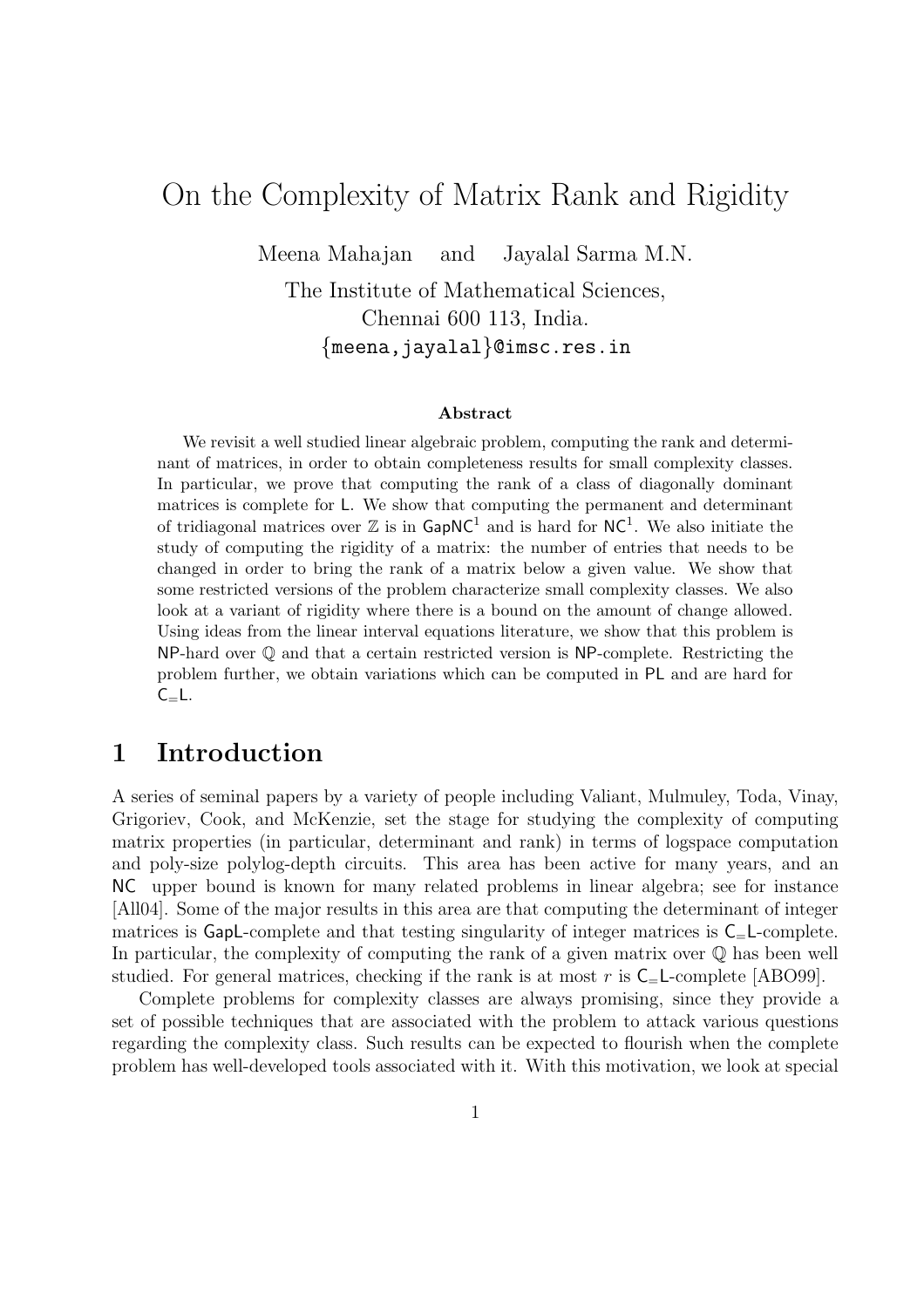| Matrix type (over $\mathbb{Q}$ ) | <b>RANK BOUND</b>                             | <b>SINGULAR</b>               | <b>DETERMINANT</b>         |
|----------------------------------|-----------------------------------------------|-------------------------------|----------------------------|
| general                          | $C_{=}$ L-complete                            | $C_{=}$ L-complete            | GapL-complete              |
| $(even 0-1)$                     | [ABO99]                                       | [ABO99]                       | [Dam91, Vin91]             |
|                                  |                                               |                               | [Todd1, Val92]             |
| symmetric non-neg.               | $C_{=}$ L-complete                            | $C=L$ -complete               | GapL-hard under            |
|                                  |                                               |                               | $\leq_T^{\log}$ reductions |
|                                  | [ABO99]                                       | [ABO99]                       | [Kul07]                    |
| symmetric non-neg.               | L-complete                                    | L-complete                    |                            |
| diag. dominant $(d.d.)$          | (Theorem 5)                                   | (Theorem $5$ )                |                            |
| symmetric d.d.                   | L-hard even when det $\in \{0, 1\}$ (Thm. 10) |                               |                            |
| diagonal                         | $\overline{TC}^0$ -complete                   | AC <sup>0</sup>               | $TC^0$ -complete           |
|                                  | (Prop 1)                                      | (Prop 1)                      | (Prop 1)                   |
| tridiagonal                      | 9                                             | $C_{-}NC_{-}$<br>(Theorem 11) | $GapNC^1$<br>(Thm. 11)     |
|                                  |                                               |                               |                            |

Table 1: RANK BOUND, SINGULAR, and DETERMINANT for special matrices

cases of the matrix rank problem and try to characterize small complexity classes. We consider restrictions which are combinations of non-negativity, 0-1 entries, symmetry, diagonal dominance, and tridiagonal support, and we consider the complexities of three problems: computing the rank, computing the determinant and testing singularity. These, though intimately related, can have differing complexities, as Table 1 shows.

However, the corresponding optimization search problems can be considerably harder. Consider the following existential search question: Given a matrix  $M$  over a field  $K$ , a target rank r and a bound k, decide whether the rank of  $M$  can be brought down to below r by changing at most  $k$  entries of  $M$ . Intuitively, one would expect such a question to be in  $\exists \cdot \textsf{NC}$ : guess k locations where M is to be changed, guess the new entries to be inserted there, and compute the rank in NC ([Mul87]). However, this intuition, while correct for finite fields (this case was recently shown to be NP-complete [Des07]), does not directly translate to a proof for  $\mathbb Q$  and  $\mathbb Z$ <sup>1</sup> since the required new entries may not have representations polynomially-bounded in the input size. Using results about matrix completion problems, we can obtain upper bounds of PSPACE over reals and complex numbers, and decidability over p-adic numbers, [BFS99]. However, in the case of arbitrary infinite fields, the best upper bound we can see in the general case is recursive enumerability, and in particular, this is the situation over Q. We also do not know any lower bounds for this question over Q. In this paper, we explore the computational complexity of several variants of this problem.

The above question is a computational version of rigidity of a matrix, which is the smallest value of k for which the answer to the above question is yes. The notion of rigidity was introduced by Valiant [Val77] and independently proposed by Grigoriev [Gri76]. The

<sup>&</sup>lt;sup>1</sup>Technically, rank over  $\mathbb Z$  is not defined, since  $\mathbb Z$  is not a field. In Section 2, we define a natural notion of rank over rings. Under this, since  $\mathbb Z$  is an integral domain, the rank is the same as over the corresponding division ring Q.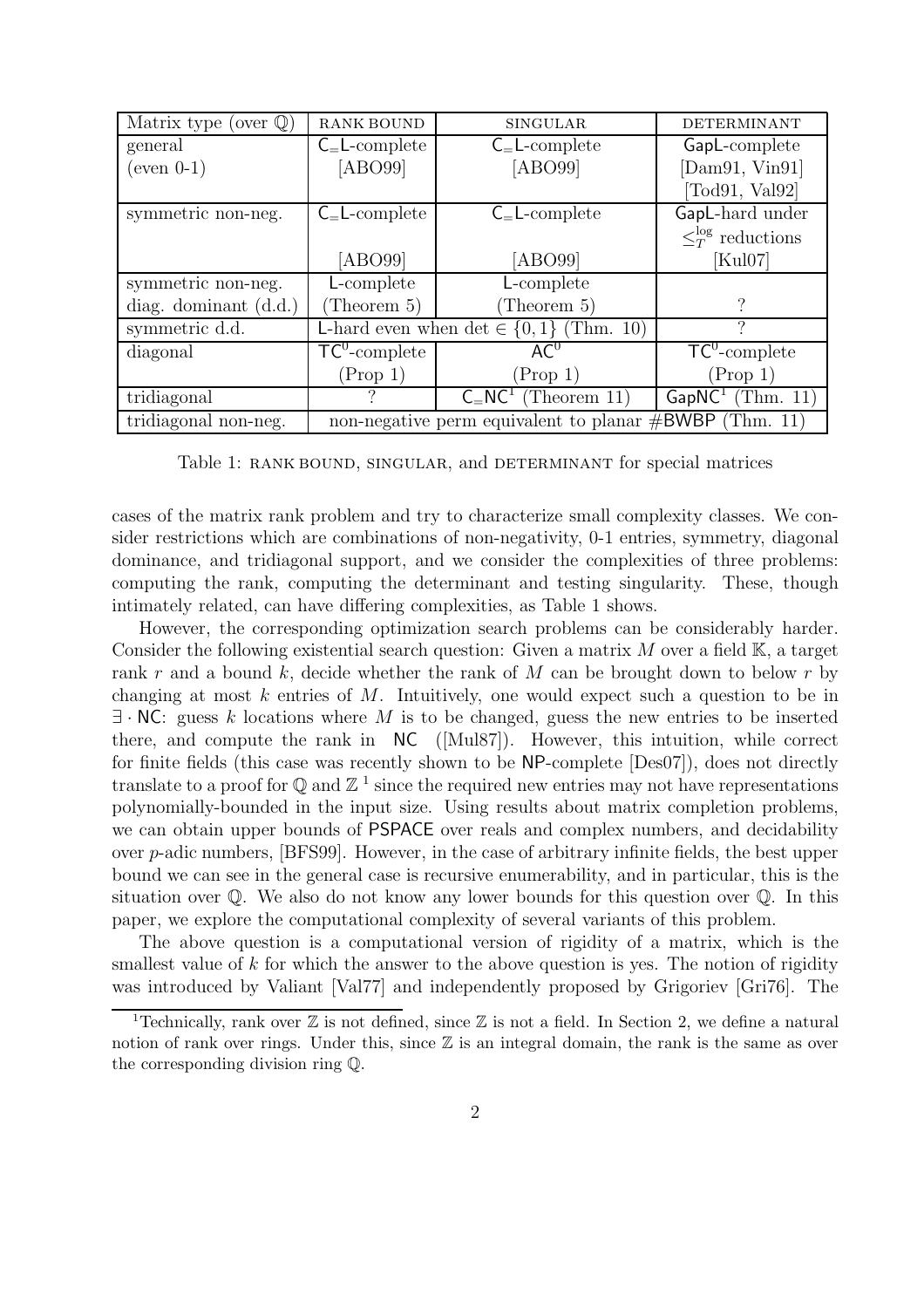main motivation for studying rigidity is that good lower bounds on rigidity give important complexity-theoretic results in other computational models, like linear algebraic circuits and communication complexity. Though the question we address is in fact a computational version of rigidity, it has no direct implications for these lower bounds. However, it provides natural complete problems based on linear algebra for important complexity classes.

An important aspect of computing rigidity is its possible connection to the theory of natural proofs developed by Razborov and Rudich [RR97]. Valiant's reduction [Val77] identifies "high rigidity" as a combinatorial property of functions, based on which he proves linear-size lower bounds for log-depth circuits. However, the model of arithmetic circuits has not been studied in sufficient detail such that in the setting of natural proofs this can directly provide some evidence about the power of the proof technique. Nevertheless, this could be thought of as motivation for the computational question of rigidity.

Our question bears close resemblance to the body of problems considered under matrix completion, see for instance [BFS99, Lau01]. Given a matrix with indeterminates in some locations, can we instantiate them in such a way that some desired property (e.g. nonsingularity) is achieved? In Section 4, we discuss how results from matrix completion can yield upper bounds for our question.

In this paper, we restrict our attention to  $\mathbb Z$  and  $\mathbb Q$  (some extensions to finite fields are discussed at the end). Since even an upper bound of NP is not obvious, we restrict the choice available in changing matrix entries. We consider two variants: (1). In the input, a finite subset  $S \subseteq \mathbb{K}$  is given. M has entries over S, and the changed entries must also be from  $S$ ; rank computation continues to be over  $\mathbb{K}$ . (For instance, we may consider Boolean matrices, so  $S = \{0, 1\}$ , while rank computation is over K.) It is easy to see that this variant is indeed in NP. (2). In the input, a bound  $\theta$  is given. We require that the changes be bounded by  $\theta$ ; we may apply the bound to each change, or to the total change, or to the total change per row/column. (See for instance [Lok95].) This version has close connections with another well-studied area called linear interval equations which arises naturally in the context of control systems theory (see [Roh89]).

We obtain tighter lower and upper bounds for some of these questions. We show completeness for  $C = L$  when  $k \in O(1)$  in the first variant, for NP when the target rank r equals n in the second variant, and for  $C=L$  when  $r = n$  in the general case. Table 2 summarizes the results.

## 2 Preliminaries

Over any field  $\mathbb{F}$ , the rank of a matrix  $M \in \mathbb{F}^{n \times n}$  (we consider only square matrices in this paper) has the following equivalent definitions : (1) The maximum number of linearly independent rows or columns in  $M$ . (2) The maximum size of a non-singular square submatrix of M (3) The minimum r such that  $M = AB$  for some  $A \in \mathbb{F}^{n \times r}$  and  $B \in \mathbb{F}^{r \times n}$ . (4) The minimum  $r$  such that  $M$  is the sum of  $r$  rank-1 matrices, where a rank-1 matrix is one for which there exists a vector  $v$  (not necessarily in the matrix) such that every row in the matrix can be expressed as a multiple of v. These definitions need not be equivalent when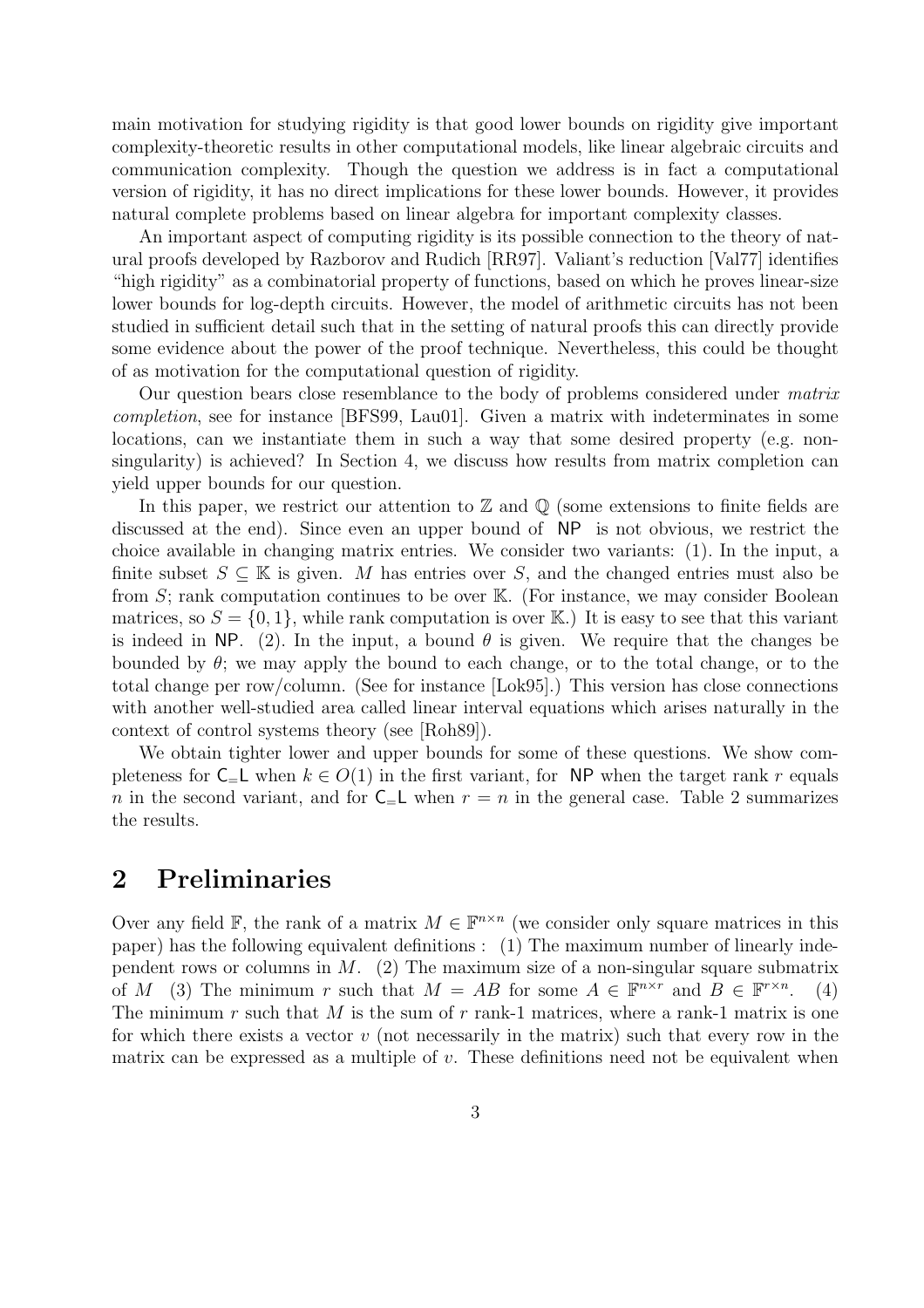| $K, S \subset K$                      | restriction                      | bound                                                       |
|---------------------------------------|----------------------------------|-------------------------------------------------------------|
| $(if *, then S = K)$                  |                                  |                                                             |
| $\mathbb{Z}$ or $\mathbb{Q}, \{0,1\}$ |                                  | in NP                                                       |
| $\mathbb{Z}$ or $\mathbb{Q}, \{0,1\}$ | $k \in O(1)$                     | $C_{\rm{=}L\text{-complete}}$ (Thm 13)                      |
| $\mathbb{Z}$ or $\mathbb{Q}, *$       | $k \in O(1)$                     | $C$ <sub>=</sub> L-hard [ABO99]                             |
| $\mathbb{Q}, *$                       | $r = n$                          | $C_$ _L-complete [ABO99]                                    |
|                                       |                                  | witness-search in $\mathsf{L}^{\mathsf{GapL}}$ (Thm 15)     |
| $\mathbb{Z}, *$                       | $r = n$ and $k = 1$              | $\overline{\text{in } \mathsf{L}^{\mathsf{GapL}}}$ (Thm 16) |
| $\mathbb{Z}$ or $\mathbb{Q}, *$       | bounded rigidity, $r = n$        | $NP$ -complete (Thm 18)                                     |
| $\mathbb{Z}$ or $\mathbb{Q}, *$       | bounded rigidity, $r = n, k = 1$ | In PL, and $C_E$ -hard (Thm 22)                             |

Table 2: Our bounds on RIGID when  $k \in O(1)$  or  $r = n$ 

the underlying algebraic structure is not a field. Hence, the notion of rank is not well-defined over arbitrary rings. However, if the ring under consideration is an infinite integral domain (like Z) (notice that a finite integral domain has to be a field), then the above definitions are indeed equivalent, and can be taken as a definition of rank. In fact, the rank in that case can be easily seen to be same as the rank over the corresponding quotient field; thus rank over  $\mathbb Z$  as defined above is the same as rank over  $\mathbb Q$ .

Now we introduce the basic notions in complexity theory that we need. L and NL denote languages accepted by deterministic and nondeterministic logspace classes respectively, and FL is the class of logspace-computable functions. #L is the class of functions that count the number of accepting paths of an NL machine, and GapL is its closure under subtraction. Computing the determinant over  $\mathbb Z$  is complete for GapL. In contrast, computing the permanent is complete for  $\#P$ , the class of functions counting accepting paths of an NP machine.  $NC<sup>1</sup>$  is the class of languages with polynomial-size logarithmic-depth Boolean circuits.  $\#\text{NC}^1$  is the class of functions computed by arithmetic circuits (gates compute + and  $\times$ ) with the same size and depth bounds as  $NC<sup>1</sup>$ , and  $GapNC<sup>1</sup>$  is its closure under subtraction.  $AC^{0}$  (TC<sup>0</sup>) is the class of languages with polynomial-size constant-depth unbounded fanin Boolean circuits, where gates compute AND, OR, NOT (and MAJORITY). For more details, see [Vol99].

A language L is in the exact counting logspace class  $C<sub>=</sub>L$  (or probabilistic logspace PL) if and only if it consists of exactly those strings where a certain GapL function is zero (positive, respectively). The languages

$$
\text{SINGULAR}(\mathbb{K}) = \{ M \mid \text{Over } \mathbb{K}, M \text{ is not full rank} \}
$$
\n
$$
\text{RANK BOUND}(\mathbb{K}) = \{ (M, r) \mid \text{Over } \mathbb{K}, \text{rank}(M) < r \}
$$

for  $\mathbb{K} = \mathbb{Z}$  or  $\mathbb{Q}$  are complete for  $C = L$  [ABO99]. Note that for any type of matrices, and any complexity class  $\mathcal{C}$ ,  $\mathcal{C}$ -hardness of singular implies  $\mathcal{C}$ -hardness of RANK BOUND. However the converse is not true:

**Proposition 1.** (folklore) Restricted to diagonal matrices, SINGULAR $(Z)$  is in AC<sup>0</sup> while RANK BOUND $(\mathbb{Z})$  and DETERMINANT are  $\mathsf{TC}^0\text{-}complete.$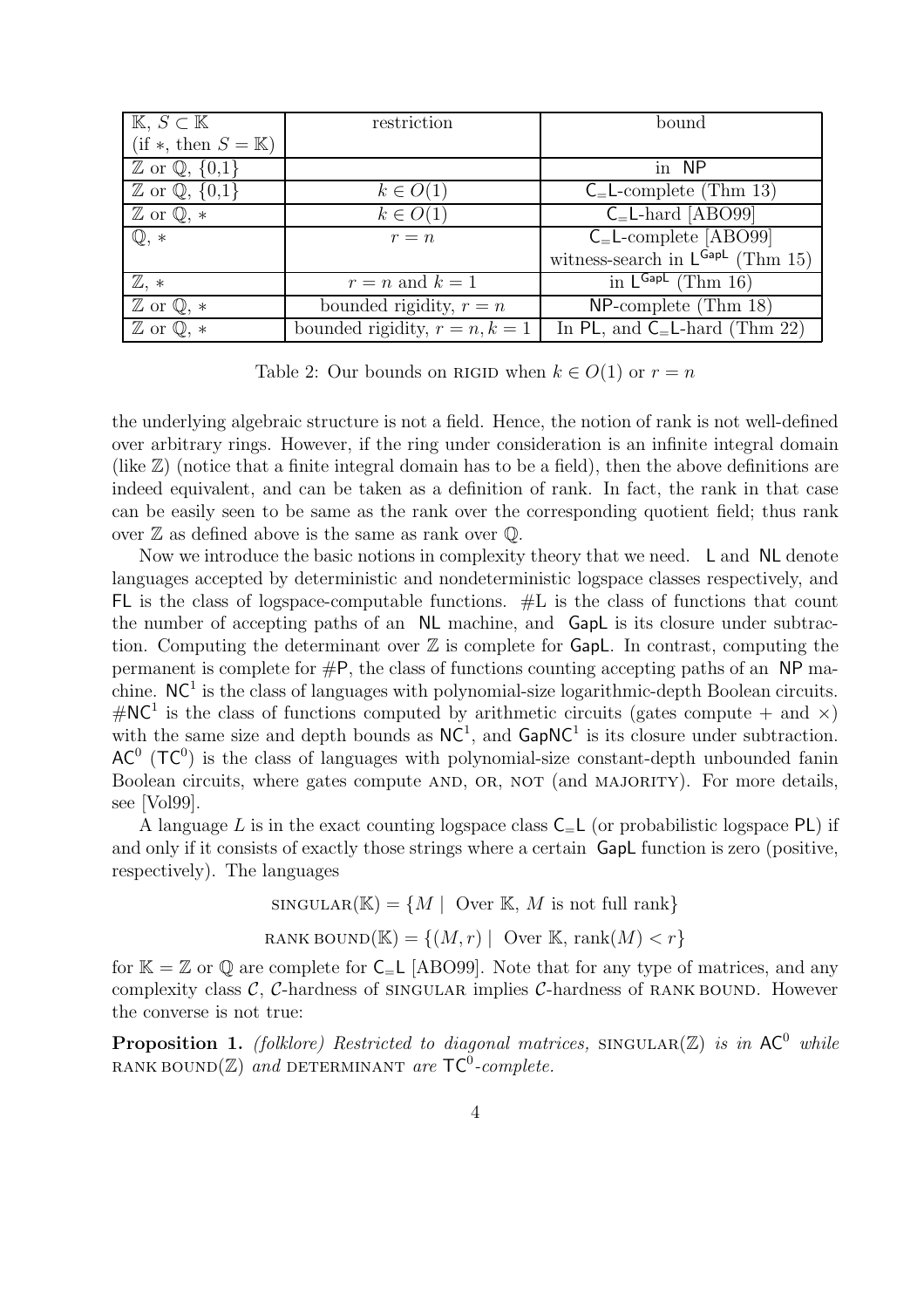The rigidity function, and its decision version, are as defined below<sup>2</sup>. (Here support $(N)$  =  $\#\{(i,j) | N(i,j) \neq 0\}.$ 

$$
R_M(r) \stackrel{\text{def}}{=} \min_N \{ \text{support}(N) : \text{rank}(M + N) < r \}
$$
\n
$$
\text{RIGID}_{\mathbb{K}} = \{ (M, r, k) \mid R_M(r) \le k \}
$$

**Lemma 2.** (Valiant, folklore) Over any field  $\mathbb{F}$ ,  $rank(M) - r \leq R_M(r+1) \leq (n-r)^2$ .

The inequality on the left also follows from the following lemma which we will use later:

**Lemma 3.** (folklore) Over any field  $\mathbb{F}$ , for any two matrices M and N of the same order,

$$
support(M - N) = 1 \Longrightarrow |rank(M) - rank(N)| \le 1
$$

To see this, use the facts that rank is sub-additive and that  $rank(-A) = rank(A)$ . Hence for any two matrices A and B,  $rank(A) - rank(B) \leq rank(A+B) \leq rank(A) + rank(B)$ . Further, rank $(A)$  < support $(A)$ , yielding the claim.

#### 3 Computing the rank for special matrices

Computation of rank is intimately related to computation of the determinant. Mulmuley [Mul87] showed that over arbitrary fields, rank can be computed in NC (with the the field operations as primitives). Over  $\mathbb Z$  and  $\mathbb Q$ , RANK BOUND is  $C_$  L-complete ([ABO99]), and we wish to characterize its subclasses by restricting the types of matrices. A natural approach is to use characterizations of matrix rank in terms of associated combinatorial objects, like graphs. However, no known parameter of the graph of a matrix characterizes the matrix rank in general.

The following is easy to see:

**Proposition 4.** The languages RANK BOUND( $\mathbb{Z}$ ) and SINGULAR( $\mathbb{Z}$ ) remain  $C = L$ -hard even if the instances are restricted to be symmetric 0-1 matrices.

*Proof.* Let A' be the symmetric matrix  $\begin{bmatrix} 0 & A \\ a^T & 0 \end{bmatrix}$  $\bigg]$ . Since rank $(A') = 2(\text{rank}(A)),$  RANK BOUND $(\mathbb{Z})$  $A^T$  0 remains  $C_{=}L$ -hard when restricted to symmetric matrices. Further, DETERMINANT remains GapL-hard even when the matrices are restricted to be 0-1 (see for instance [Tod91]). Thus singular remains  $C_{\rm{d}}$ -hard even when restricted to 0-1 matrices. Since M is in SINGULAR if and only if  $(M, n)$  is in RANK BOUND if and only if  $(M', 2n)$  is in RANK BOUND, it follows that RANK BOUND( $\mathbb{Z}$ ) remains C<sub>=</sub>L-hard for symmetric 0-1 matrices as well. □

<sup>&</sup>lt;sup>2</sup>In much of the rigidity literature, rank $(M+N) \leq r$  is required. We use strict inequality to be consistent with the definition of RANK BOUND from [ABO99].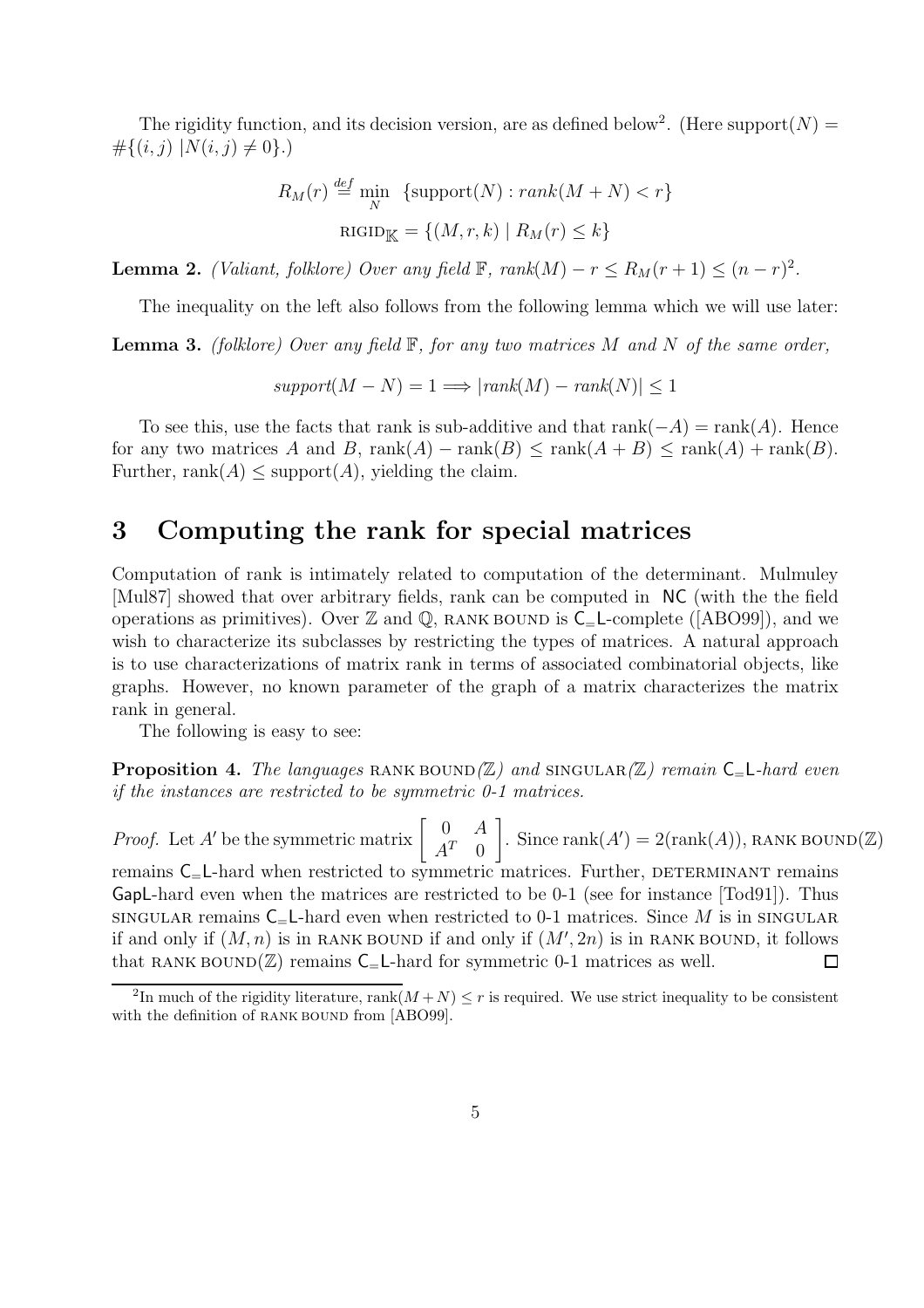DETERMINANT remains GapL-hard for 0-1 matrices, but it is not clear that symmetric instances are GapL-hard under many-one reductions. The above trick does not work for computing determinants, because  $\det(A')$  will equal  $\pm \det(A)^2$  and GapL is not known to be closed under taking square-roots. We do not know (any other way of showing) manyone hardness for symmetric DETERMINANT. Recently, Kulkarni [Kul07] has observed that symmetric instances are GapL-hard under Turing reductions. The idea is to first use Chinese Remaindering: any determinant can be computed in L if its residues modulo polynomially many primes are available. Small primes (logarithmically many bits) suffice and can be obtained explicitly. Now to find the determinant modulo a small prime  $p$ , range over all  $a \in \{0, 1, \ldots, p-1\}$  and test if it equals a modulo p. But this can be recast, using the GapL -completeness proofs of the determinant, as asking if a related determinant is 0 modulo p. Finally, using the idea in the proof of Proposition 4, we can ask the oracle for the determinant of a related symmetric matrix and test (in  $\mathsf{L}$ ) if it is 0 modulo p.

We now consider an additional restriction. A matrix  $M$  is said to be *diagonally dominant* if for every i,  $|m_{i,i}| \geq \sum_{j \neq i} |m_{i,j}|$ . (If all the inequalities are strict, then M is said to be strictly diagonally dominant.) We show:

**Theorem 5.** SINGULAR $(\mathbb{Z})$  restricted to non-negative diagonally dominant symmetric matrices is  $L$ -complete. The hardness is via uniform  $AC^0$  many-one reductions.

Proof. This result exploits a very nice combinatorial connection between such matrices and graphs. For a non-negative symmetric diagonally-dominant matrix  $M$ , its support graph  $G_M = (V, E_M)$  has  $V = \{v_1, \ldots v_n\}$ , and  $E_M = \{(v_i, v_j) \mid i \neq j \mid m_{i,j} > 0\} \cup \{(v_i, v_i) \mid m_{i,i} > 0\}$  $\sum_{i \neq j} m_{i,j}$ . The following is shown in [Dah99] for R, and it can be verified that the same holds over Q.

**Lemma 6** ([Dah99]). Let M be a non-negative symmetric diagonally dominant matrix of order n over  $\mathbb Q$  or  $\mathbb R$ . Then rank $(M) = n - c$ , where c is the number of bipartite components in the support graph  $G_M$ .

Hardness: The reduction is from undirected forest accessibility UFA, which is L-complete and remains L -hard even when the graph has exactly 2 components [CM87]. Without loss of generality, we can assume that the input instances have a nice form, as stated in the following lemma.

**Lemma 7.** ( $[CM87]$ ) Given an undirected forest G, of bounded degree with exactly two components, and three special vertices  $s, t$  and  $q$ , with the guarantee that  $t$  and  $q$  are in different components, deciding which component s belongs to is  $L$ -hard.

Proof. The reduction is from the machine model for L, and is essentially reproduced from [CM87]. We rephrase the proof here to highlight the fact that the normal form we need is indeed achievable.

To begin with, modify the machine description such that whenever the computation is on an infinite loop, the machine clears off the work-tape and goes to an error state e. Thus there are only two possible final states for the machine, one is the error configurations e, and the other is the accepting configuration  $t$ .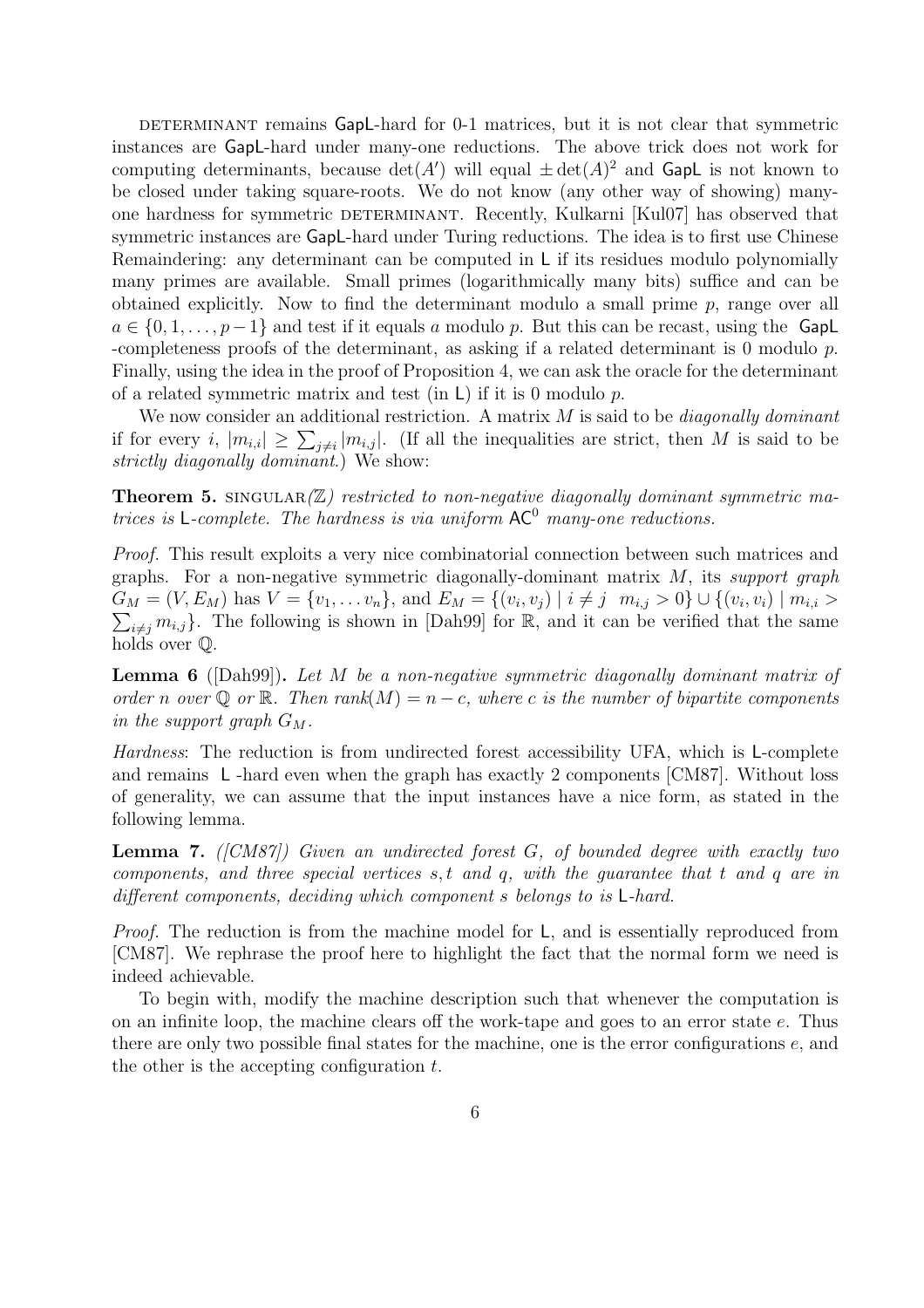The set of configurations of a Turing machine with a fixed input  $w$  forms the vertices of such a graph G, and the (unique) accepting configuration is accessible from the initial configuration if and only if the Turing machine accepts the input  $w$ .  $G$  can be made acyclic by associating a time stamp with the configurations, and insisting that an edge always joins a configuration at time i to a configuration at time  $i + 1$ . If  $p(n)$  is an upper bound on the computation time of the Turing machine with input  $w$ , then we let the node  $t$  in the graph be the accepting configuration with time stamp  $p(n)$ , and s will be the initial configuration with time stamp  $0$ .

By definition, the number of possible (in/out)-neighbours of any node is bounded by a constant. In addition there are exactly two nodes of outdegree 0, and they correspond to the configurations e and t.

Viewing each edge in the resulting digraph as undirected yields an undirected forest such that  $s$  and  $t$  belong to the same tree if and only if a directed path existed from  $s$  to  $t$  in the original digraph. Note that the resulting undirected forest has precisely two components, and the three vertices satisfy the required properties of the reduction. П

We now construct G' as follows: Make two copies  $G_1$  and  $G_2$  of G. Add a new vertex u. Add edges  $(s_1, s_2), (t_1, u), (t_2, u)$ . Add self-loops at  $q_1$  and  $q_2$ .

 $G'$  has at most three components (copies of the components containing t join up via  $u$ ). The component(s) containing copies of  $q$  are necessarily non-bipartite.

If there is an  $s \rightarrow t$  path  $\rho$  in G, then in G' the two copies of the path, along with the edges  $(s_1, s_2), (t_1, u), (u, t_2)$  create an odd cycle, so the new joined up component is also not bipartite. Hence  $G'$  has no bipartite components.

If there is no  $s \rightarrow t$  path in G, the component containing  $t_1$  and  $t_2$  will remain bipartite. Thus there is exactly one bipartite component now.

To complete the proof, we need to produce a matrix  $M$  such that  $G'$  is its support graph. We construct  $M$  as follows:

For each 
$$
i \neq j
$$
  $m_{i,j} = \begin{cases} 1 & \text{if } (i,j) \in E' \\ 0 & \text{otherwise} \end{cases}$   
For each  $i$   $m_{i,i} = \begin{cases} 1 + \sum_{j \neq i} m_{i,j} & \text{if } (i,i) \in E' \\ \sum_{j \neq i} m_{i,j} & \text{otherwise} \end{cases}$ 

From Lemma 6, M is singular if and only if there is no  $s \rightarrow t$  path in G.

It is clear that M can be constructed from  $G'$ , and hence from  $G$ , by a uniform  $TC^0$ circuit. Now we show that in fact it can be constructed in  $AC^0$ . First, observe that the forest that we start with (as the L-hard instance) has bounded degree. So we would like to rewrite the summation  $\sum_{j\neq i} m_{i,j}$  as  $\sum_{j\neq i; m_{i,j}\neq 0} m_{i,j}$ . But how do we know a priori which entries are non-zero? For a node i, define  $L_i$  to be the list of nodes for which  $m_{i,j}$  can possibly be non-zero. Since the logspace Turing machine alters only a small part of the configuration in one step, this list is of bounded length, with the bound  $l$  depending only on the machine's description and not on the input length. Let  $list(i, t)$  denote the  $t<sup>th</sup>$  element in a lexicographical enumeration of  $L_i$ ; on input i, t, list $(i, t)$  can be determined in  $AC^0$ . Now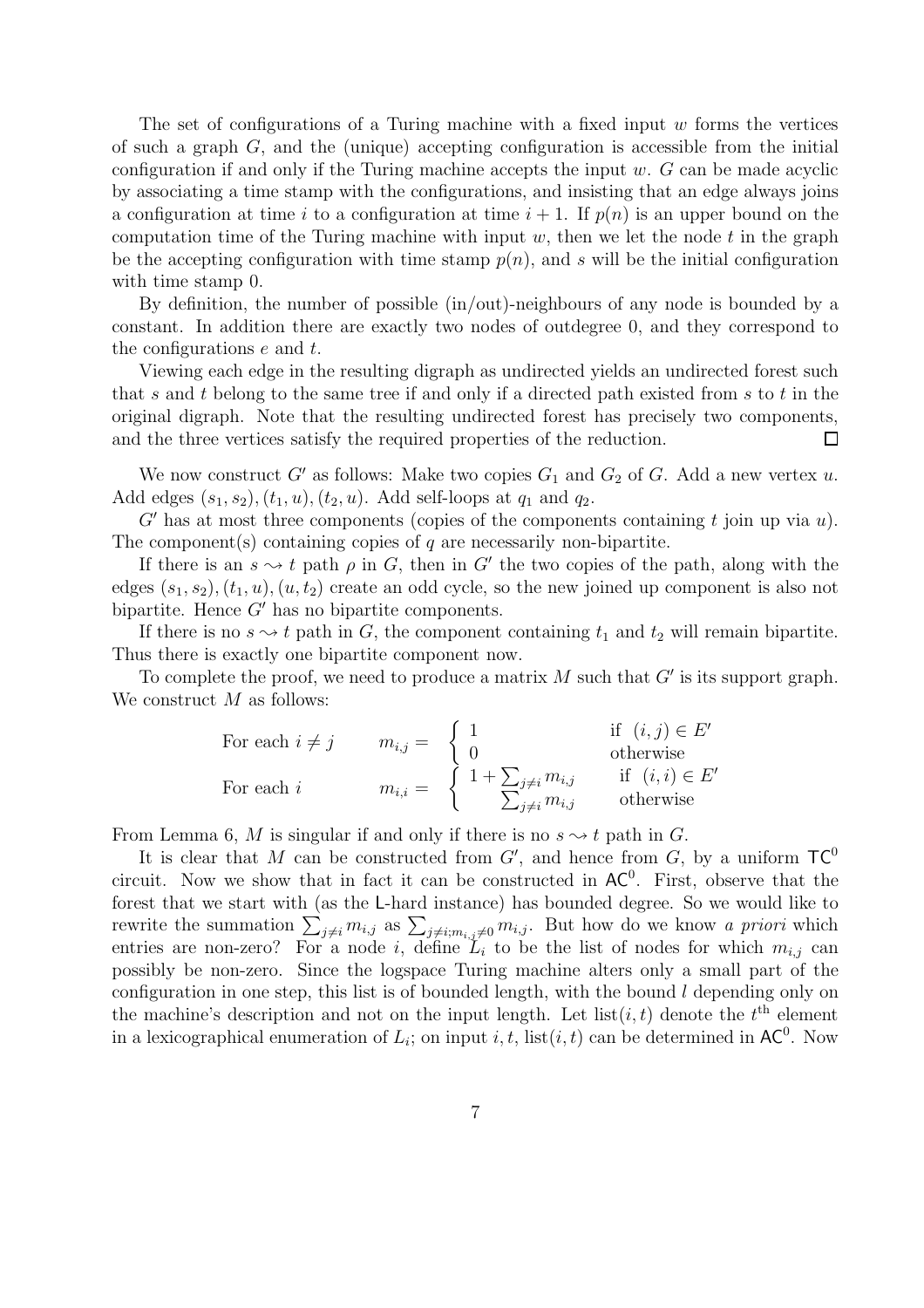the required summation is exactly  $\sum_{j\in L_i} m_{i,j} = \sum_{t=1}^l m_{i,\text{list}(i,t)}$ , and thus it can be computed by an  $AC^0$  circuit.

Membership in  $\mathsf{L}$ : Given a matrix M satisfying the stated conditions, it is straightforward to construct the support graph  $G_M$ . By [AG00, NTS95, Rei05], checking whether two vertices belong to the same component in an undirected graph, counting the number of components, and checking bipartiteness of a named component are all in  $\mathsf{L}$ . Hence, by Lemma 6, rank $(M)$ can be computed in L .  $\Box$ 

Corollary 8. The language RANK BOUND $(\mathbb{Z})$ , restricted to symmetric non-negative diagonally dominant instances, is L-complete.

However, the hardness of RANK BOUND $(\mathbb{Z})$  is not derived just from the hardness of singular. An obvious way to obtain hardness at other values of rank (rather than  $r = n$  in the case of  $SINGULAR$ ) is to pad out the matrix with zero rows and/or columns. We present here a slightly different proof of Theorem 5, establishing hardness of deciding whether the rank is  $n-1$  or  $n-2$ .

Proof. The reduction is again from undirected forest accessibility UFA, using nice instances as guaranteed by Lemma 7.

Let  $G, s, t$  be an instance of UFA, where G has two trees. We construct a new graph  $G' = (V', E')$  as follows: take two disjoint copies of G. Add a new vertex u and connect it to both copies of t. Connect the two copies of s. Also, add self-loops at both copies of t.

If there is an  $s \rightarrow t$  path  $\rho$  in G, then G' has three components: the copies of the component containing s and t join up, while the copies of the other component remain disconnected (and hence bipartite). The two copies of the path, along with the edges  $(s_1, s_2), (t_1, u), (u, t_2)$ create an odd cycle, so the new joined up component is not bipartite. Hence  $G'$  has exactly two bipartite components.

If there is no  $s \rightarrow t$  path in G, the component containing  $s_1$  and  $s_2$  will remain bipartite. The other component is not bipartite due to the self loops at  $t_{i}$ . Thus there is exactly one bipartite component now.

To complete the proof, we need to produce a matrix  $M$  such that  $G'$  is its support graph. This can be done in  $AC^0$  as described in the previous proof.  $\Box$ 

Note that though rank for these matrices can be computed in L, we do not know how to compute the exact value of the determinant itself. (Note that by Theorem 5, this is hard for FL.) In a brief digression, we note the following: if a matrix is to have no trivial (allzero) rows, and yet be diagonally dominant, then it cannot have any zeroes on the diagonal. One may ask if it is easier to compute determinants when there can be no zeros on the main diagonal. We do not know if computing determinants of such matrices is complete under many-one reductions, although the following lemma shows that it is complete under a restrictive type of Turing reduction.

**Lemma 9.** For every GapL function f and every input x,  $f(x)$  can be expressed as  $det(M)$ − 1, where  $M$  has no zeroes on the diagonal.  $M$  can be obtained from  $x$  via projections (each output bit is dependent on at most one bit of  $x$ ).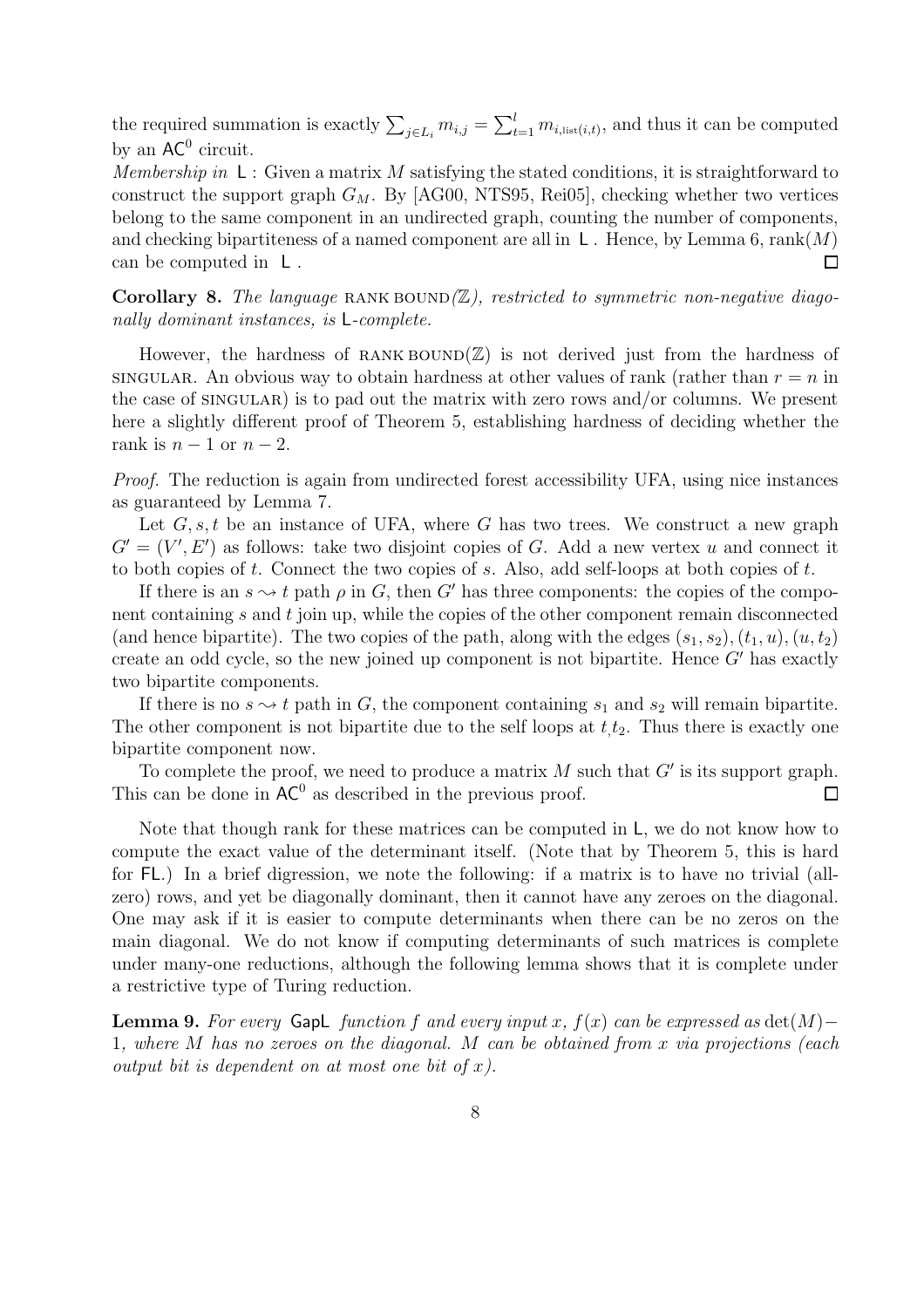*Proof.* Consider Toda's proof [Tod91] for showing that DETERMINANT is GapL hard (see also [ABO99, MV97]). Given any **Gapl** function f and input x, it constructs a directed graph G with self-loops at every vertex except a special vertex s. G also has the property that every non-trivial cycle (not a self-loop) in  $G$  passes through  $s$ . If  $A$  is the adjacency matrix of G, then the construction satisfies  $f(x) = \det(A)$ . Now consider the matrix B obtained by adding a self-loop at s. What additional terms does  $\det(B)$  have that were absent in  $\det(A)$ ? Such terms must correspond to cycle covers using the self-loop at s; i.e. cycle covers in  $G \setminus \{s\}$ . But  $G \setminus \{s\}$  has no non-trivial cycles, so the only additional cycle cover is all self-loops, contributing a  $+1$ . Thus  $\det(B) = 1 + \det(A)$ , and B is the required matrix. □

We also show via a somewhat different reduction that the L-hardness of SINGULAR in Theorem 5 holds even if we allow negative values, but disallow matrices with determinant other than 0 or 1.

**Theorem 10.** SINGULAR $(\mathbb{Z})$  for symmetric diagonally dominant matrices is L-hard, even when restricted to instances with 0-or-1 determinant.

*Proof.* As in the proof of Theorem 5, we begin with an instance  $(G, s, t)$  of UFA where G has exactly two components. Add edge  $(s, t)$  to obtain graph H. By the matrix-tree theorem, (see for example Theorem II-12 in [Bol84]), if A is the Laplacian matrix of H (defined below), and B is obtained by deleting the topmost row and leftmost column of A, then  $\det(B)$  equals the number of spanning trees of H.

The Laplacian matrix A is defined as follows:

 $a_{i,i}$  = the degree of vertex i in H  $a_{i,j} = -1$  if  $i \neq j$  and  $(i, j)$  is an edge in H  $a_{i,j} = 0$  if  $i \neq j$  and  $(i, j)$  is not an edge in H

Clearly, A is diagonally dominant (in fact, for each i, the constraint is an equality); also, since  $H$  is an undirected graph,  $A$  is symmetric.

Now the number of spanning trees in H is 1 if  $s \nightharpoonup_G t$  (H itself is a tree) and is 0 if  $s \sim_G t$ (H still has two components, since the edge in  $H \setminus G$  joins vertices in the same component of  $G$ ).  $\Box$ 

The next restriction we consider is tridiagonal matrices:  $m_{i,j} \neq 0 \implies |i - j| \leq 1$ . We show that DETERMINANT and PERMANENT are in  $\text{GapNC}^1$ , by using bounded-width branching programs BWBP. In the Boolean context, BWBP equals  $NC<sup>1</sup>$ . However, in the arithmetic context, they are not that well understood. It is still open ([All04, CMTV98]) whether the containment  $\#\textsf{BWBP} \subseteq \#\textsf{NC}^1$  is in fact an equality (though it is known that  $GapBWBP = GapNC^1$ ). Layered planar BWBP are the G-graphs referred to in [AAB+99]. Counting paths in G-graphs may well be simpler than  $\textsf{GapNC}^1$  due to planarity. However  $[AAB<sup>+</sup>99]$  (see also [All04]) shows that even over width-2 G-graphs, it is hard for  $NC<sup>1</sup>$  (under  $AC<sup>0</sup>[5]$  reductions). We show that the permanent and determinant of tridiagonal matrices are essentially equivalent to counting in width-2 G-graphs. In what follows we have a weighted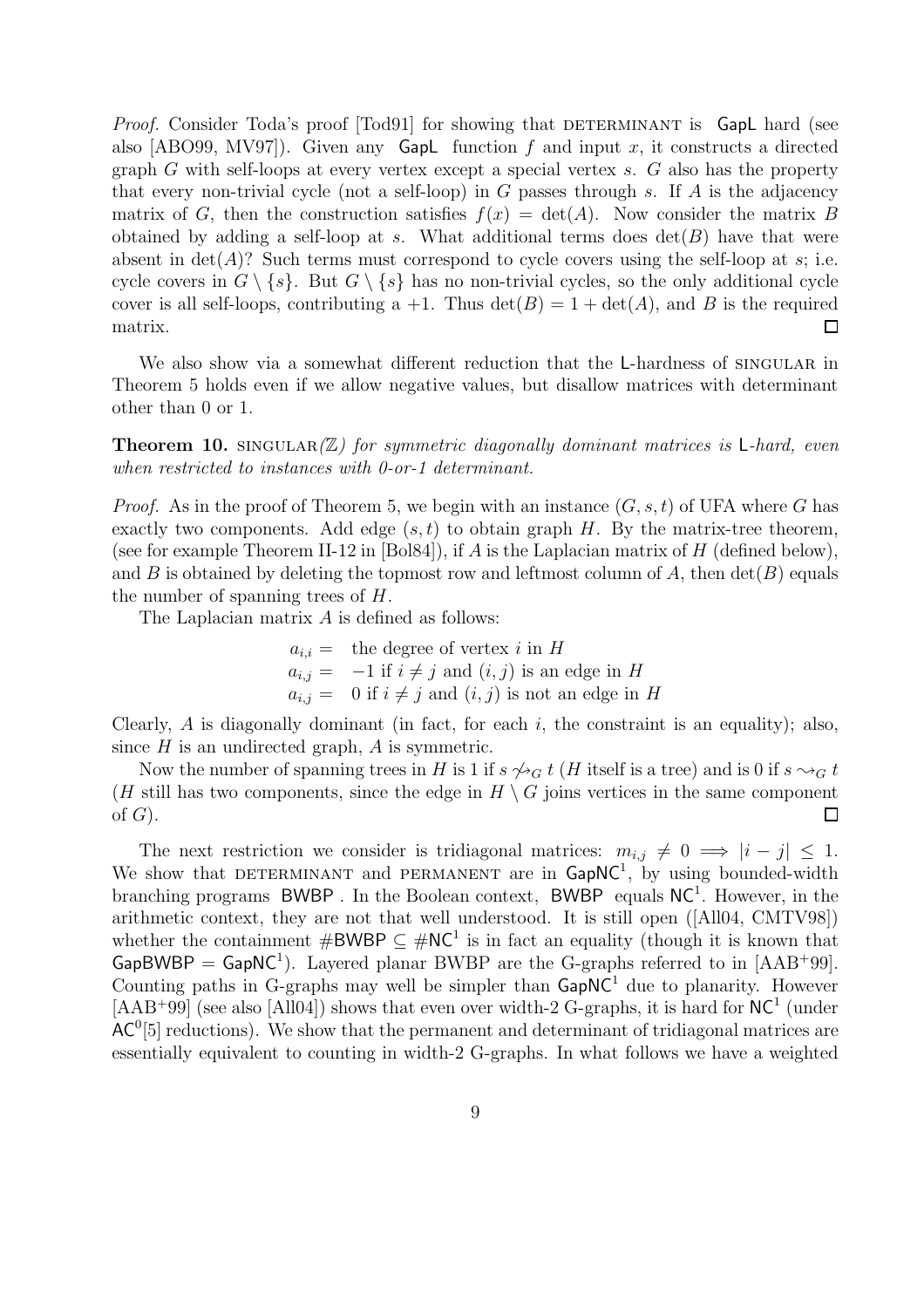BWBP, where the weight of a path is the product of the weights of the edges on the path. The value of a weighted BWBP is the sum, over all s-t paths, of the weights of the paths.

**Theorem 11.** Computing the permanent and determinant of a tridiagonal matrix over  $\mathbb{Z}$  is equivalent to evaluating a layered planar weighted BWBP of width 2.

*Proof.* Given a tridiagonal matrix A, let  $A_i$  be the top-left submatrix of A of order i, and let  $X_n$  and  $Y_n$  denote its permanent and determinant respectively. We have the following recurrences:

$$
X_0 = Y_0 = 1
$$
  
\n
$$
X_1 = Y_1 = a_{1,1}
$$
  
\n
$$
X_1 = Y_1 = a_{1,1}
$$
  
\n
$$
Y_i = a_{i,i}Y_{i-1} - a_{i-1,i}a_{i,i-1}Y_{i-2}
$$

Figure 1 shows a weighted branching program for  $X_n$  that has width 2 and can be drawn in a layered planar fashion. The construction for the determinant  $Y_n$  is similar, using some negative weights. This completes the proof of one direction.



Figure 1: Width-2 branching program for tridiagonal permanent

We remark that in the construction for the permanent  $(X_n)$ , when all entries are nonnegative, this problem reduces to counting paths in unweighted planar branching programs of width 5. To see this, replace each weighted edge in Figure 1 with a width-three gadget having the appropriate number of paths in a standard way.

To see the other direction, notice that any layer of a planar width-2 BWBP should look like one of the following structures.



Figure 2: Components of width-2 layered planar graphs

Any width-2 graph G corresponding to the BP can be encoded as a sequence of D and U components as indicated in figure 2. First consider the case where the sequence consists of alternating D and U; that is consider sequences in  $(DU)^*$ . Each such sequence looks exactly like the graph in figure 1. By just reading off the weights on the corresponding edges in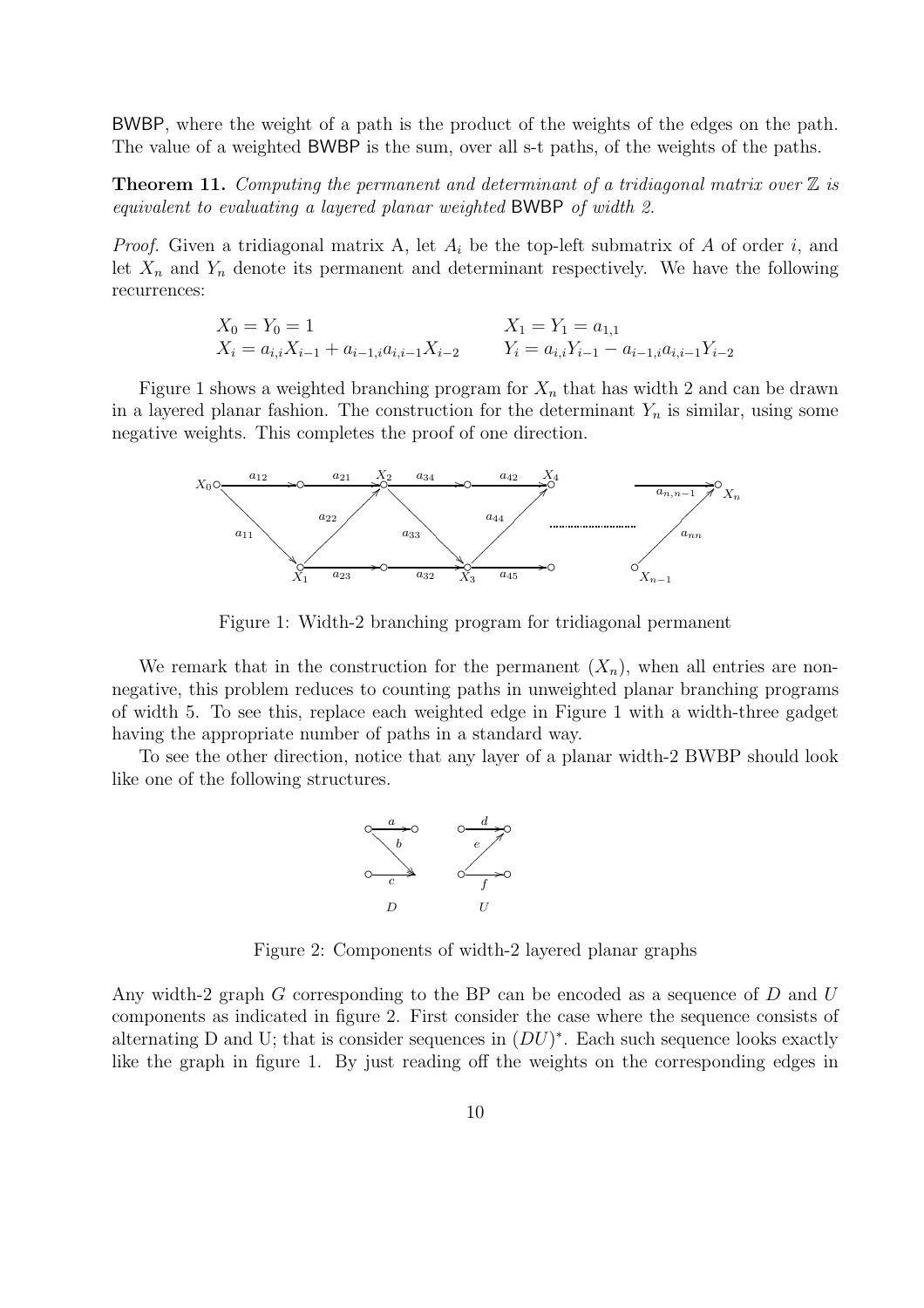the graph, we can produce two matrices  $M_1$  and  $M_2$  such that permanent of  $M_1$  and the determinant of  $M_2$  (by putting in appropriate negations) equal the value of the weighted BWBP.

Now it is sufficient to argue that the graph corresponding to any BWBP can be transformed to this form. If the string does not start with a D component, we will just put in a prefix D with  $abc = 101$ . Similarly, add a suffix U component with  $def = 101$  if necessary. We need to handle the case when there are two consecutive components of the same type; UU or DD. Simply put in a D component with  $abc = 101$  between two Us, and a U component with  $de\,f = 101$  between two Ds. Notice that the new width-2 graph when encoded will be an element of  $(DU)^*$ , and the weights of the paths are preserved in the transformation. The above reduction now gives the two matrices  $M_1$  and  $M_2$ .

In addition, observe that if the BWBP is unweighted, then the matrix  $M_1$  that we produce has only 0,1 entries, and  $M_2$  will have entries from  $\{-1, 0, 1\}$ . □

From Theorem 11 and the discussion preceding it, we have the following corollary.

**Corollary 12.** Computing the permanent and determinant of a tridiagonal matrix over  $\mathbb{Z}$ is in  $\textsf{GapNC}^1$ , and is hard for  $\textsf{NC}^1$  under  $\textsf{AC}^0[5]$  reductions.

### 4 Complexity results on rigidity

In this section we study the problem of computing matrix rigidity,  $RIGID_K$ , and also its restriction RIGID<sub>K,S</sub> defined below, where the matrices can have entries only from  $S \subseteq \mathbb{K}$ .

$$
\text{RIGID}_{\mathbb{K},S} = \left\{ (M,r,k) \Big| \begin{array}{c} M \text{ over } S, \ \exists M' \text{ over } S : \\ \text{rank}(M') < r \ \land \ \text{support}(M - M') \le k \end{array} \right\}
$$

We will mostly consider S to be either all of K, or only  $\mathbb{B} = \{0, 1\}$ . We also consider the complexity of RIGID when  $k$  is fixed, via the following language:

$$
\text{RIGID}_{\mathbb{K},S}(k) = \{ (M,r) \mid (M,r,k) \in \text{RIGID}_{\mathbb{K},S} \}
$$

As mentioned in the introduction, matrix rigidity and matrix completion are related. The MinRank problem takes as input a matrix with variables, and asks for the minimum rank achievable under all instantiations of the variables in the underlying field, see for instance [BFS99]. 1-MinRank is its restriction where every variable occurs at most once, and is also called *minimum rank completion*. MaxRank and 1-MaxRank are similarly defined. The naive algorithm for rigidity, mentioned in the introduction, easily translates to an upper bound of NP(1-MinRank). More precisely, RIGID is in  $∃ · 1$ -MinRank. While MinRank over  $\mathbb Z$  is undecidable [BFS99], this hardness proof does not carry over for 1-MinRank. Nonetheless, the best known upper bound for 1-MinRank is recursive enumerability. Thus the naive algorithm does not give any reasonable upper bound for RIGID.

**Theorem 13.** For each fixed k, RIGID $_{\mathbb{Z},\mathbb{B}}(k)$  is complete for  $C_{=}L$ .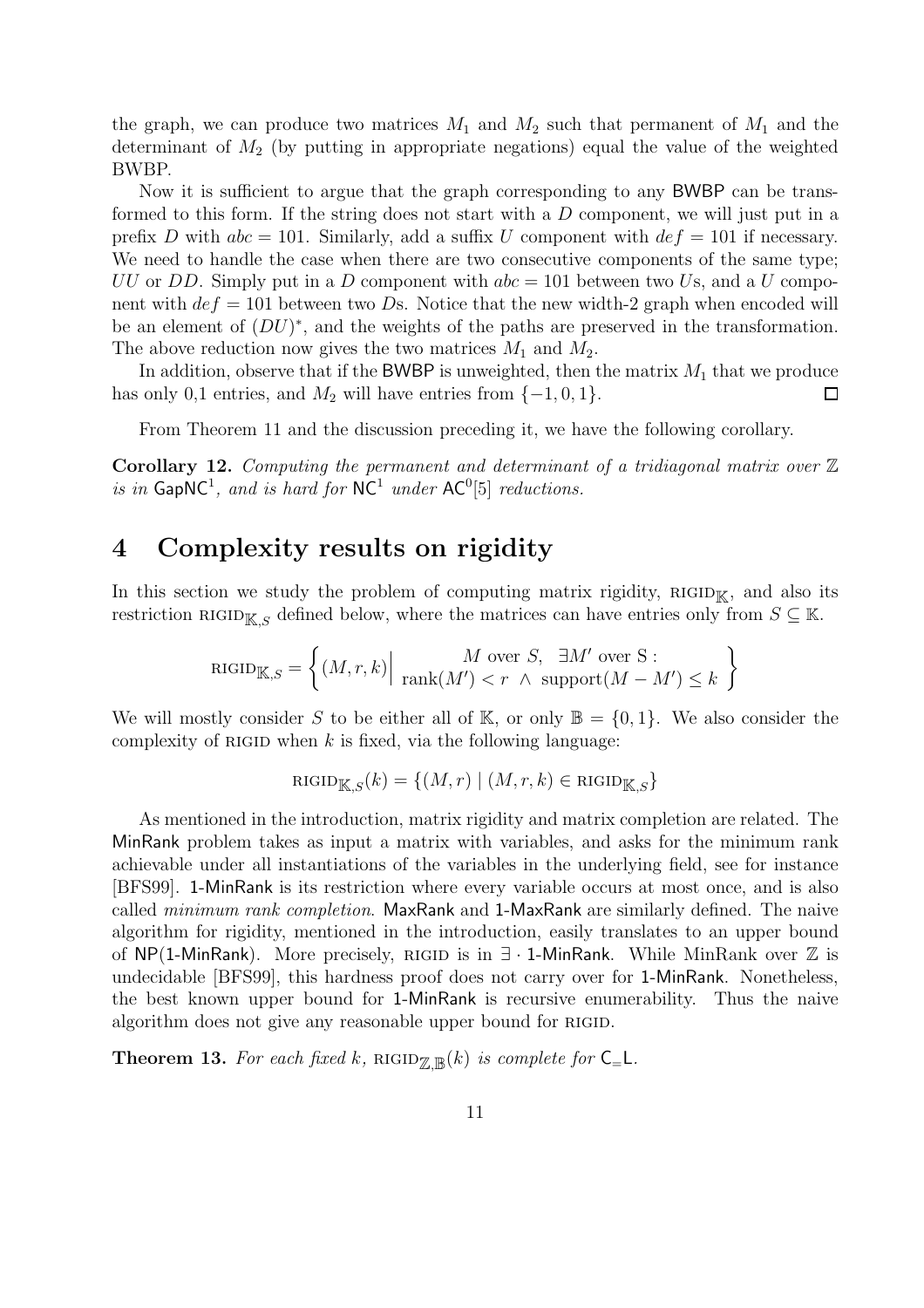*Proof.* Membership: We show that for each k,  $\text{RIGID}_{\mathbb{Z},\mathbb{R}}(k)$  is in  $\mathsf{C}_{=}\mathsf{L}$ . An instance  $(M,r)$ is in RIGID $\mathbb{Z}_{\mathbb{R}}(k)$  if there is a set of  $0 \leq s \leq k$  entries of M, which, when flipped, yield a matrix of rank less than r. The number of such sets is bounded by  $\Sigma_{s=0}^k\binom{n}{s}$  $\binom{n}{s}$  = t  $\in$  $n^{O(1)}$ . Let the corresponding matrices be denoted  $M_1, M_2 \ldots M_t$ ; these can be generated from M in logspace. Now  $(M,r) \in \text{RIGID}_{\mathbb{Z},\mathbb{B}}(k) \iff \exists i : (M_i,r) \in \text{RANK BOUND}(\mathbb{Z})$ . Hence RIGID<sub>Z,B</sub> $(k) \leq_{dtt}^{\log}$  RANK BOUND(Z). Since RANK BOUND(Z) is in  $C = L$ , and since  $C = L$  is closed under logspace disjunctive truth-table reductions (see [AO96]), it follows that  $\text{RIGID}_{\mathbb{Z},\mathbb{B}}(k)$ is in  $C_{=}L$ .

Hardness: To show a corresponding hardness result, we use Lemma 3 below. The hardness for RIGID<sub> $\mathbb{Z}_{\mathbb{R}}(0)$  holds because SINGULAR remains  $C_$ -L-hard even when restricted to 0-1 matrices</sub> (Proposition 4). Hardness for all the languages mentioned in the lemma also follows from this fact, and from the following claim:

(1) 
$$
M \in \text{SINGULAR}(\mathbb{Z}) \implies (M \otimes I_{k+1}, n(k+1) - k) \in \text{RIGID}_{\mathbb{Z}, \mathbb{B}}(0) \subseteq \text{RIGID}_{\mathbb{Z}, \mathbb{B}}(k)
$$
  
(2)  $M \notin \text{SINGULAR}(\mathbb{Z}) \implies (M \otimes I_{k+1}, n(k+1) - k) \notin \text{RIGID}_{\mathbb{Z}}(k)$ 

Here ⊗ denotes tensor product and  $I_{k+1}$  denotes the  $(k+1)\times(k+1)$  identity matrix. Note that rank $(M \otimes I_{k+1}) = (k+1)$ rank $(M)$ . To see the claim, observe that if  $M \in \text{SINGULAR}(\mathbb{Z})$ , then rank $(M) \leq n-1$  and so rank $(M \otimes I_{k+1}) \leq (k+1)(n-1) < n(k+1)-k$ . If  $M \notin \text{SINGULAR}(\mathbb{Z}),$ then rank $(M \otimes I_{k+1}) = n(k+1)$ . Thus we want to reduce the rank by at least  $k+1$ . By Lemma 3, we need to change at least  $k + 1$  entries. □

**Remark 14.** The membership bound of Theorem 13 crucially uses the fact that  $C = L$  is closed under  $\leq_{\text{d}tt}^{\log}$  reductions. We also observe that this result holds for any finite S, even if S is not fixed a priori but supplied explicitly as part of the input.

The hardness of Theorem 13 essentially exploits the hardness of testing singularity. Therefore we now consider the complexity of RIGID at the singular-vs-non-singular threshold, i.e. when  $r = n$ . From Lemma 2 we know that over any field F,  $(M, n, k)$  is in RIGID whenever  $k \geq 1$ . And  $(M, n, 0)$  is in RIGID if and only if  $M \in \text{SINGULAR}(\mathbb{F})$ . So the complexity of deciding this predicate over Q is already well understood. We then address the question of how difficult it is to come up with a witnessing matrix.

**Theorem 15.** Given a non-singular matrix M over  $\mathbb{Q}$ , a singular matrix N satisfying  $support(M - N) = 1$  can be constructed in  $\mathsf{L}^{\mathsf{GapL}}$ .

*Proof.* For each  $(i, j)$ , let  $M(i, j)$  be the matrix obtained from M by replacing  $m_{i,j}$  with an indeterminate x. Then  $\det(M(i, j))$  is of the form  $ax + b$ , and a and b can be determined in GapL (see for instance [AAM03]). Since  $R_M(n) = 1$  (Lemma 2), there is at least one position  $(i, j)$  where the determinant is sensitive to the entry, and hence  $a \neq 0$ . Setting  $m_{i,j}$ to be  $-b/a$  gives the desired N.  $\Box$ 

Another question that arises naturally is the complexity of RIGID at the singularity threshold over rings. Note that Lemma 2 does not necessarily hold for rings. For instance, changing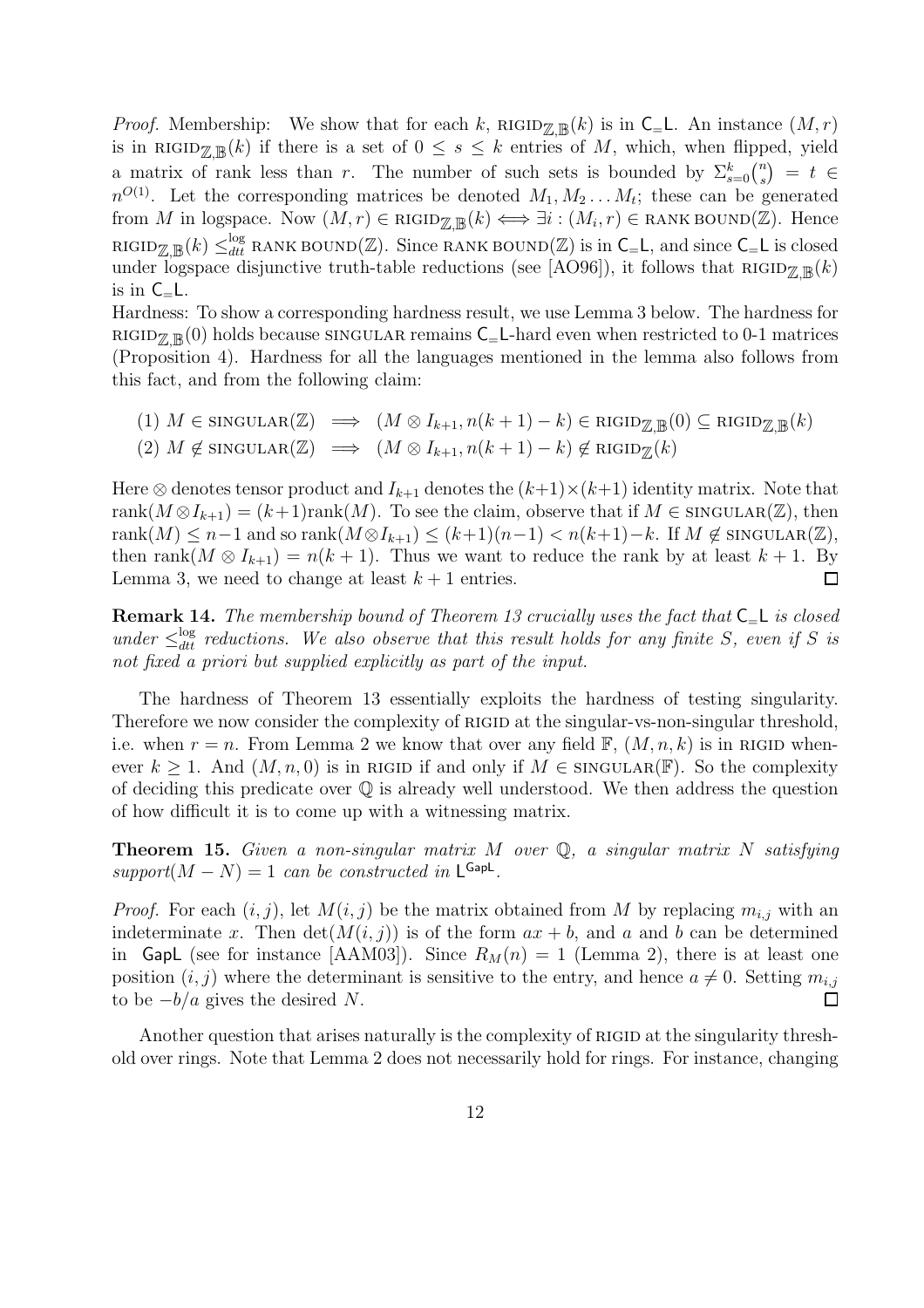one entry of a non-singular rational matrix  $M$  suffices to make it singular. But even if  $M$  is integral, the changed matrix may not be integral, and over  $\mathbb{Z}, R_M(n)$  may well exceed 1. (It does, for the matrix  $\begin{bmatrix} 2 & 3 \\ 5 & 7 \end{bmatrix}$ .) Thus, the question of deciding  $R_M(n)$  over  $\mathbb Z$  is non-trivial. We show:

**Theorem 16.** Given  $M \in \mathbb{Z}^{n \times n}$ , deciding if  $(M, n, k)$  is in RIGID( $\mathbb{Z}$ ) is (1) trivial for  $k \geq n$ , (2)  $C = L$  complete for  $k = 0$ , and (3) in  $L^{GapL}$  for  $k = 1$ .

Proof. (1) holds because zeroing out an entire row always gets singularity. (2) merely says that  $\text{SINGULAR}(\mathbb{Z})$  is  $\text{C}_{=}\text{L-complete.}$  (3) follows from the proof of Theorem 15 and additionally checking the integrality of  $b/a$ .  $\Box$ 

In particular, (3) above implies that if over  $\mathbb{Z}$ ,  $R_M(n) = 1$ , then the non-zero entry of a witnessing matrix is polynomially bounded in the size of M.

However, if  $R_M(n) > 1$  we do not know such a size bound. To demonstrate this difficulty, consider the case in which  $k = 2$ . Following the general idea in Theorem 15, for each choice of two entries in the matrix, replace them by variables x and y. This defines a family of  $\binom{n}{2}$  $\binom{n}{2}$  =  $O(n^2)$  matrices and a family  $P$  of bilinear bivariate polynomials representing the corresponding determinants. The coefficients of each  $p \in \mathcal{P}$  can be computed in GapL. Now, to test if  $R_M(n) \leq 2$ , it suffices to check if at least one of the Diophantine equations defined by  $\prod_{p\in\mathcal{P}} p(x_p, y_p) = 0$  ) has an integral solution. However, we do not know how to do this.  $p \in \mathcal{P}$  (or equivalently, the single multilinear Diophantine equation  $q(x_1, x_2, \ldots, y_1, y_2, \ldots)$ )

## 5 Computing Bounded Rigidity

We now consider the bounded norm variant of rigidity described in Section 1: changed matrix entries can differ from the original entries by at most a pre-specified amount  $\theta$ . Formally, the functions of interest are the norm rigidity  $\Delta_M(r)$  and the bounded rigidity  $R_M(r, \theta)$ , as defined in [Lok95], and their decision version, as given below.

$$
\Delta_M(r) \stackrel{\text{def}}{=} \inf_N \left\{ \sum_{i,j} |n_{i,j}|^2 : rank(M+N) < r \right\}
$$
  

$$
R_M(r, \theta) \stackrel{\text{def}}{=} \min_N \left\{ support(N) : rank(M+N) < r, \forall i, j : |n_{i,j}| \le \theta \right\}
$$
  

$$
B-RIGID_K = \left\{ (M, r, k, \theta) \mid R_M(r, \theta) \le k \right\}
$$

Over Z, the naive algorithm for B-RIGID<sub>7</sub> is now in NP. However over Q, the bound  $\theta$  still does not imply an *a priori* poly-size bound on the changed entries. Thus, unlike in Section 4, here computation over  $\mathbb Q$  appears harder than over  $\mathbb Z$ .

The following lemma shows that the bounded rigidity functions can behave very differently from the standard rigidity function.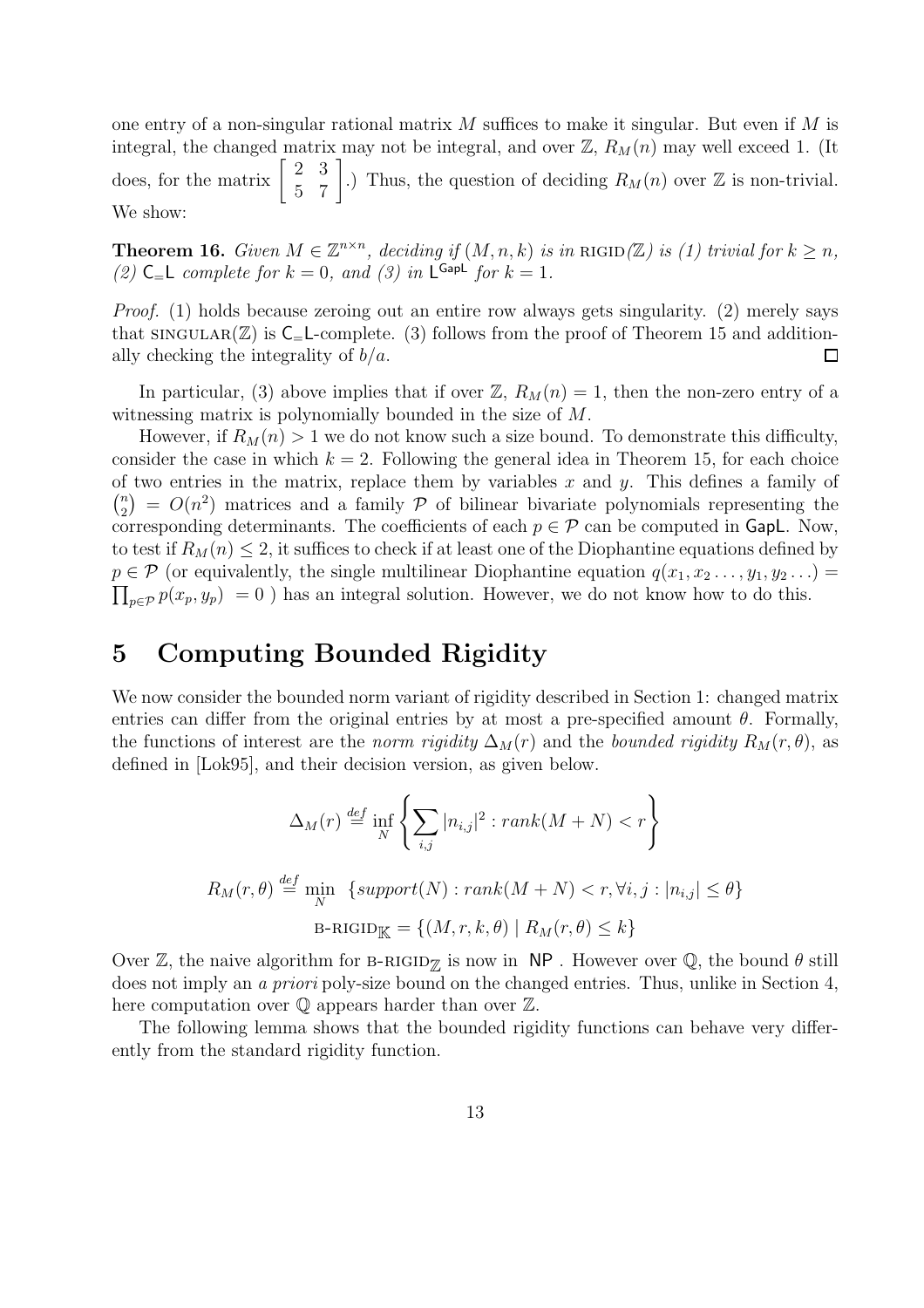**Lemma 17.** For any  $\epsilon$ , and for any sufficiently large n such that  $\frac{n}{\log n} > \epsilon + 1$ , there is an  $n \times n$  matrix M over Q such that  $R_M(n) = 1$ ,  $\Delta_M(n) = \Theta(4^n)$ , and the bounded rigidity  $R_M(n, n^{\epsilon})$  is undefined.

*Proof.* Let M be an  $n \times n$  diagonal matrix with  $m_{i,i} = 2^n$  and  $m_{i,j} = 0$  for  $i \neq j$ . Clearly,  $R_M(n) = 1$ ; just zero out any diagonal entry. This involves a norm change of  $4^n$ . Can M be made singular by a smaller norm-change, even allowing more entries to be changed? Recall the definition of strict diagonal dominance from Section 3. We invoke the Levy-Desplanques theorem (see for instance Theorem 2.1 in [MM64]) that says that the determinant of a strictly diagonally dominant matrix is non-zero. Now, a total norm-change less than  $4^n$  will not destroy strict diagonally dominance, and the matrix will remain non-singular. Hence  $\Delta_M(n) = 4^n$ , and  $R_M(n, n^{\epsilon})$  is undefined.  $\Box$ 

Since for a given matrix M, a rank r and a bound  $\theta$ ,  $R_M(r, \theta)$  can be undefined, we examine how difficult is it to check this. We show the following:

#### **Theorem 18.** 1. Given a matrix  $M \in \mathbb{Q}^{n \times n}$ , and a rational number  $\theta > 0$ , testing if  $R_M(n, \theta)$  is defined is NP-complete.

2. Given M and  $\theta$  as above, and further given an integer k, testing if  $R_M(n, \theta)$  is at most k is NP-complete.

*Proof.* To begin with, notice that  $R_M(r, \theta)$  is defined if and only if  $R_M(r, \theta) \leq n^2$ .

Membership: We first show the membership in NP for (2). Membership in (1) follows by using this with  $k = n^2$ . We use a result from the *linear interval equations* literature. For two matrices A and B, we say that  $A \leq B$  if for each  $i,j$ ,  $A_{ij} \leq B_{ij}$ . For  $A \leq B$ , the interval of matrices  $[A, B]$  is the set of all matrices C such that  $A \leq C \leq B$ . An interval is said to be singular if it contains at least one singular matrix; otherwise it is said to be regular. By Theorem 2.8 of [PR93] (or directly from Lemma 21), checking singularity of a given interval matrix is in NP.

Given M,  $\theta$  and k, we want to test whether  $R_M(n, \theta)$  is at most k. In NP, we guess k positions  $(i_1, j_1), (i_2, j_2), \ldots (i_k, j_k)$  and construct the matrix  $V_{i_m j_m} = \theta$  for all  $1 \leq m \leq k$ and 0 elsewhere. Now let  $\underline{A} = M - V$  and  $\overline{A} = M + V$ . Then  $R_M(n, \theta) \leq k$  if and only if for some such guessed V, the interval  $[A, \overline{A}]$  is singular, and this can be tested in NP.

**Hardness:** It suffices to prove hardness for (1), since hard instances of (1) along with  $k = n^2$ gives hard instances of  $(2)$ . We start with the maximum bipartite subgraph problem: Given an undirected graph  $G = (V, E)$ , with n vertices and m edges and a number k, check whether there is bipartite subgraph with at least  $k$  edges. This problem is known to be NP-complete (see [GJ79]). In [PR93], there is a reduction from this problem to computing the radius of non-singularity, defined as follows: Given a matrix A, its radius of non-singularity  $d(A)$  is the minimum  $\epsilon > 0$  such that the interval  $[A - \epsilon J, A + \epsilon J]$  is singular, where J is the all-1s matrix.

We sketch the reduction of [PR93] below and observe that it yields NP-hardness for our problem as well.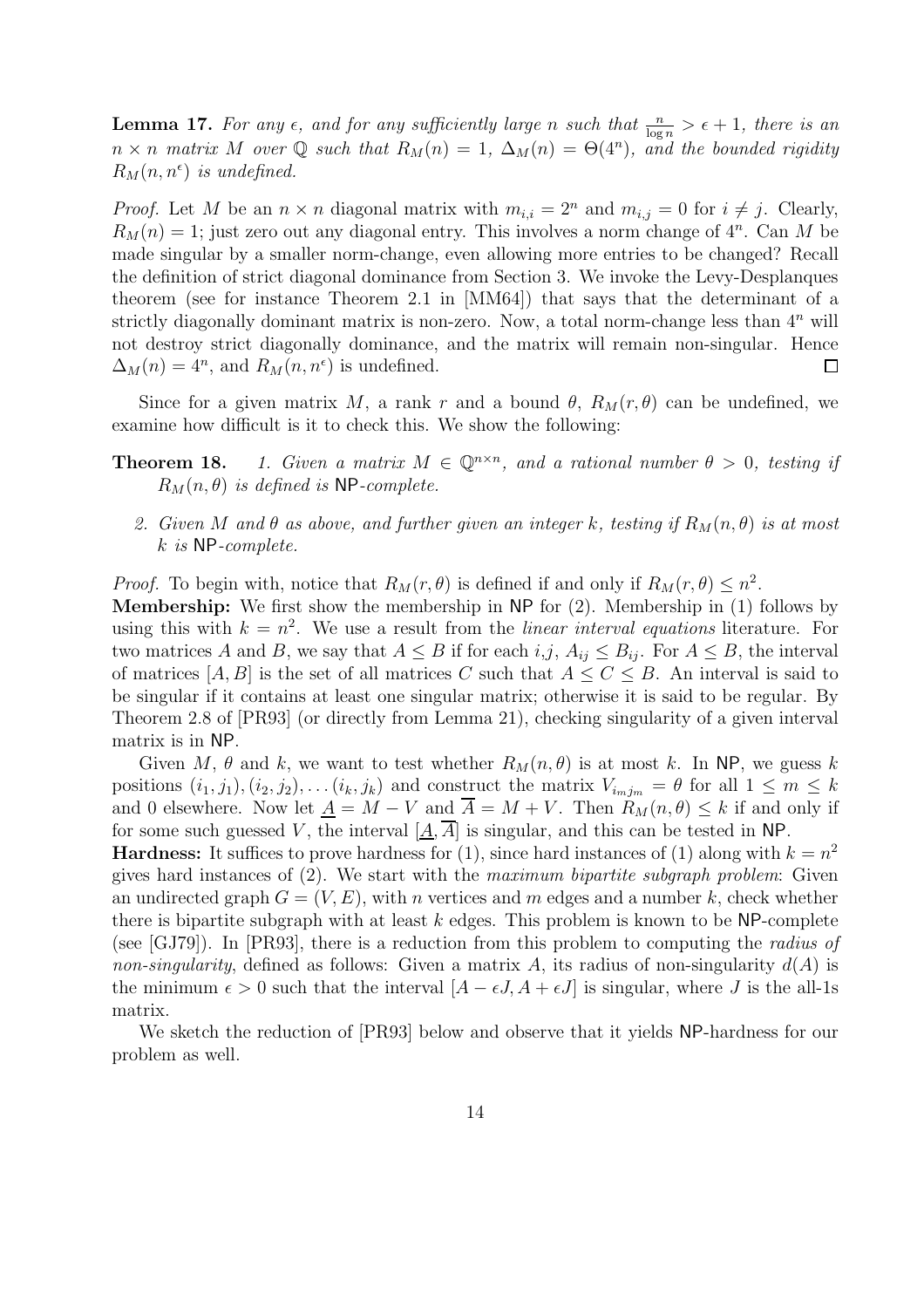Given an instance  $G, k$  of the maximum bipartite subgraph problem, we define the matrix  $N$  as,

$$
N_{ij} = \begin{cases} -1 & \text{if } i \neq j \text{ and } i \text{ and } j \text{ are adjacent in } G \\ 2m+1 & \text{if } i = j \\ 0 & \text{otherwise} \end{cases}
$$

Notice that since  $N$  is diagonally dominant, by Levy-Desplanques theorem (see for instance Theorem 2.1 in [MM64]), N is invertible. Let  $M = N^{-1}$ .

By Theorems 2.6 and 2.2 of [PR93],

$$
(G,k) \text{ is a Yes instance } \iff \frac{1}{d(M)} \ge (2m+1)n+4k-2m
$$
  
\n
$$
\iff d(M) \le \theta = \frac{1}{(2m+1)n+4k-2m}
$$
  
\n
$$
\iff \text{ the interval } [M-\theta J, M+\theta J] \text{ is singular}
$$
  
\n
$$
\iff R_M(n,\theta) \text{ is defined.}
$$

**Remark 19.** 1. It is easy to see that, by clearing denominators, we have hard instances where  $M, \theta$  take integral values. Thus, the hardness result holds for  $\mathbb Z$  as well.

2. The matrices that are produced in the above reduction are all symmetric as well. Rohn [Roh94] considered the case when the interval of matrices under consideration is symmetric; that is both the boundary matrices are symmetric. Notice that the interval can still contain non-symmetric matrices. He proved that in such an interval, if there is a singular matrix, then there must be a symmetric singular matrix too.

Unravelling the NP algorithm described in the membership part of Theorem 18, and its proof of correctness, is illuminating. Essentially, what is established in [Roh89] and used in [PR93] is the following:

**Lemma 20** ([Roh89]). If an interval  $[A, B]$  is singular, i.e. the determinant vanishes for some matrix C within the bounds  $A \leq C \leq B$ , then the determinant vanishes for a matrix  $D \in [A, B]$  which, at all but at most one position, takes an extreme value  $(d_{ij}$  is either  $a_{ij}$ or  $b_{ij}$ ).

In particular, this implies that there is a matrix in the interval whose entries have representations polynomially long in that of  $A$  and  $B$ . To see this, let  $D$  be the matrix claimed to exist as above, and let k, l be the (only) position where  $a_{kl} < d_{kl} < b_{kl}$ . The other entries of D match those of A or B and hence are polynomially bounded anyway. Now replace  $d_{kl}$ by a variable x to get matrix  $D_x$ . Its determinant is a univariate linear polynomial  $\alpha x + \beta$ which vanishes at  $x = d_{kl}$ . Now  $\alpha$  and  $\beta$  can be computed from  $D_x$  in GapL, and hence are polynomially bounded. If  $\alpha = 0$ , then  $\beta = 0$  and the polynomial is identically zero. Otherwise, the zero of the polynomial is  $-\beta/\alpha$ . Either way, there is a zero with a polynomially long representation.

In [Roh89], the above lemma is established as part of a long chain of equivalences concerning determinant polynomials. However, it is in fact a general property of arbitrary multilinear polynomials, as we show below.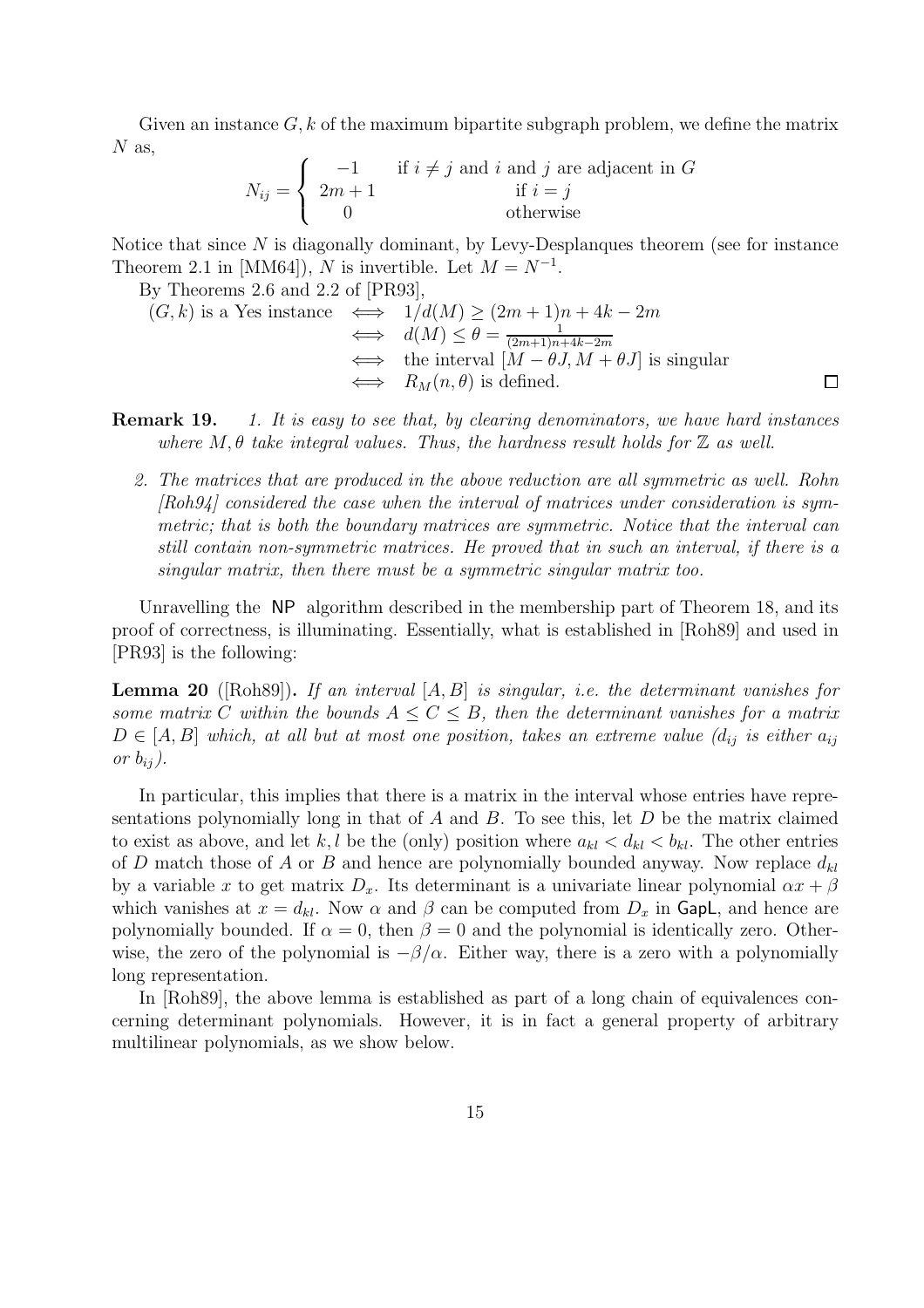**Lemma 21** (Zero-on-an-Edge Lemma). Let  $p(x_1 \ldots x_t)$  be a multilinear polynomial over Q. If it has a zero in the hypercube H defined by  $[\ell_1, u_1], \ldots [\ell_t, u_t]$ , then it has a zero on an edge of H, i.e. a zero  $(a_1, \ldots, a_t)$  such that for some k,  $\forall (i \neq k), a_i \in \{\ell_i, u_i\}.$ 

*Proof.* The proof is by induction on the dimension of the hypercube. The case when  $t = 1$ is vacuously true, since H is itself an edge. Consider the case  $t = 2$ . Let  $p(x_1, x_2)$  be the multilinear polynomial which has a zero  $(z_1, z_2)$  in the hypercube  $H; \ell_i \leq z_i \leq u_i$  for  $i = 1, 2$ . Assume, to the contrary, that p has no zero on any edge of H. Define the univariate polynomial  $q(x_1) = p(x_1, z_2)$ . Since  $q(x_1)$  is linear and vanishes at  $z_1$ ,  $p(\ell_1, z_2)$  and  $p(u_1, z_2)$ must be of opposite sign. But the univariate linear polynomials  $p(\ell_1, x_2)$  and  $p(u_1, x_2)$  do not change signs on the edges either, and so  $p(\ell_1, u_2)$  and  $p(u_1, u_2)$  also have opposite sign. By linearity of  $p(x_1, u_2)$ , there must be a zero on the edge  $x_2 = u_2$ , contradicting our assumption.

Let us assume the statement for hypercubes of dimension less than t. Consider the hypercube of dimension t and the polynomial  $p(x_1, \ldots, x_t)$ . Let  $(z_1 \ldots z_t)$  be the zero inside the hypercube. The multilinear polynomial r corresponding to  $p(x_1, \ldots, x_{n-1}, z_t)$  has a zero inside the  $(t - 1)$ -dimensional hypercube H' defined by intervals  $[\ell_1, u_1], \ldots [\ell_{t-1}, u_{t-1}]$ . By induction,  $r$  has a zero on an edge of  $H'$ . Without loss of generality, assume that this zero is  $(z'_1, \alpha_2 \dots \alpha_{t-1})$  where  $\alpha_i \in \{\ell_i, u_i\}$ . Thus the polynomial  $q(x_1, x_t) = p(x_1, \alpha_2 \dots \alpha_{t-1}, x_t)$ has a zero in the hypercube defined by intervals  $[\ell_1, u_1], [\ell_t, u_t]$ . Hence the base case applies again, completing the induction.  $\Box$ 

Analogous to Theorems 13, 15 and 16, we consider B-RIGID<sub>K</sub> when  $k \in O(1)$ .

**Theorem 22.** B-RIGID<sub> $\textcircled{p}$  and B-RIGID<sub> $\textcircled{z}$ </sub> are  $\textsf{C}_{=}\textsf{L}$ -hard for each fixed choice of k, and remain</sub> hard when  $r = n$ . When  $k = 1$  and  $r = n$ , B-RIGID<sub>Q</sub> is in PL, while B-RIGID<sub>Z</sub> is in L<sup>GapL</sup>.

*Proof.* For any k,  $(M, n, k, 0) \in B-RIGID_{\mathbb{K}} \iff M$  is singular; hence  $C_{=}L$ -hardness.

To see the PL upper bound over Q, let  $\theta = \frac{p}{q}$  $\frac{p}{q}$ . For each element  $(i, j)$ , define the  $(i, j)$ <sup>th</sup> element as variable x and then write the determinant as  $ax + b$ . Thus, if  $|x| = \frac{b}{a}$  $\frac{b}{a}$ |  $\leq \frac{p}{q}$  for at least one such  $(i, j)$  pair, we are done. This is equivalent to checking if  $(bq)^2 \leq (ap)^2$ . The values of a and b can be written as determinants, hence  $(ap)^2$  and  $(bq)^2$  are GapL functions, and comparison of two GapL functions can be done in PL. Since PL is closed under disjunction (see [AO96]), the entire computation can be done in PL. Over  $\mathbb{Z}, q = 1$  and  $\theta = p$ , but we need an integral value for x as well. That is, we want an  $(i, j)$  pair where  $\frac{b}{a}$  $\left| \frac{b}{a} \right| \leq \theta$  and a divides *b*. This can be checked in  $L^{GapL}$ .  $\Box$ 

#### 6 Discussion

While the matrix rigidity problem over finite fields is NP-complete ([Des07]), we can consider restricted versions there too. It is known [BDHM92] that  $\text{SINGULAR}(\mathbb{F}_p)$  is complete for Mod<sub>p</sub>L (computing the exact value of the determinant over  $\mathbb{F}_p$  is in Mod<sub>p</sub>L), and that (see e.g. [All04]), for any prime p, RANK BOUND( $\mathbb{F}_p$ ) is in Mod<sub>p</sub>L. Using this, and closure properties of  $\text{Mod}_p$ L, we can obtain analogues of Theorem 13 and 15 over  $\mathbb{F}_p$ : (1) for each k, and each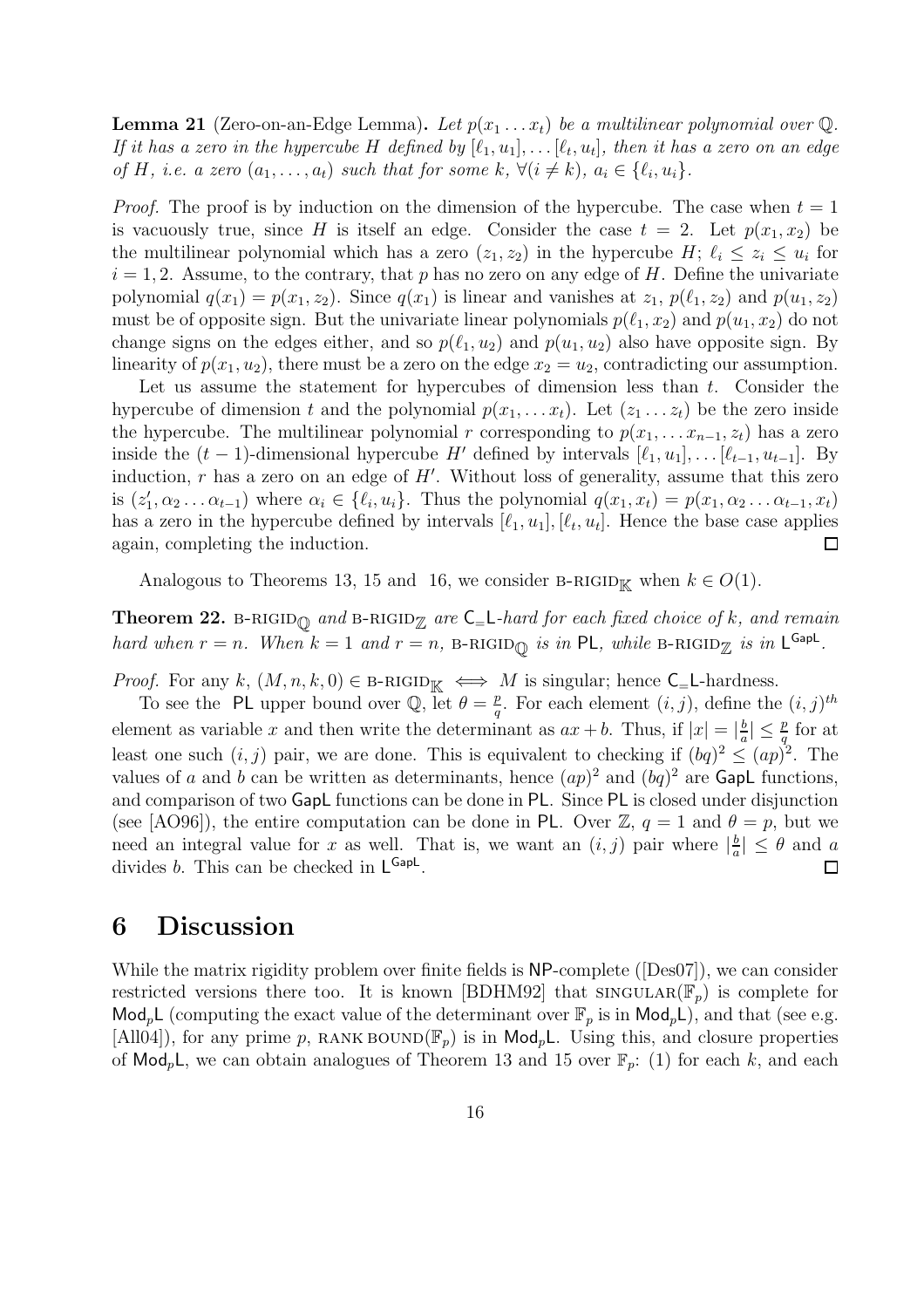prime p, RIGID $_{\mathbb{F}_p}(k)$  is complete for  $\mathsf{Mod}_p\mathsf{L}$ , and (2) given a non-singular matrix, a singular matrix can be obtained by changing just one entry, and the change can be computed in  $Mod_nL$ .

We can also consider the complementary question to matrix rigidity, namely, computing the number of entries that need to be changed to increase the rank above a given value. Using arguments similar to the case of decreasing rank, we can obtain similar complexity results in this case also. However, notably in this case, we not only have decidability, we also have an upper bound of NP. This follows from the framework of maximum rank matrix completion, which is known to be in P [Gee99, Mur93].

For the most general question of testing rigidity over arbitrary infinite fields, as an optimization problem, a natural direction to explore is the existence of fixed parameter tractable algorithms. More specifically, given an  $n \times n$  matrix, and rank r and a value k, is it possible to test  $R_M(r) \leq k$  in time  $n^c \cdot f(k)$  for a constant c and an arbitrary function f. However, in this problem we do not see how such additional time can used.

### 7 Acknowledgements

We thank V. Arvind, N.S. Narayanaswamy, R. Balasubramanian, Kapil Paranjape and Raghav Kulkarni for many insightful discussions. We thank the anonymous referees for useful comments which helped improve the readability of the paper. Further, one of the referees pointed out how to improve the bound on the reduction in Theorem 5 from  $TC^0$  to  $AC<sup>0</sup>$ .

#### References

- [AAB<sup>+</sup>99] Eric Allender, Andris Ambainis, David A. Mix Barrington, Samir Datta, and Huong LeThanh. Bounded-depth arithmetic circuits: counting and closure. In Proc. 26th ICALP, LNCS 1644, pages 149–158, 1999.
- [AAM03] Eric Allender, Vikraman Arvind, and Meena Mahajan. Arithmetic complexity, Kleene closure, and formal power series. *Theory Comput. Syst.*, 36(4):303–328, 2003.
- [ABO99] Eric Allender, Robert Beals, and Mitsunori Ogihara. The complexity of matrix rank and feasible systems of linear equations. Computational Complexity, 8(2):99–126, 1999.
- $[AG00]$  C Alvarez and R Greenlaw. A compendium of problems complete for symmetric logarithmic space. Computational Complexity, 9:73–95, 2000.
- [All04] Eric Allender. Arithmetic circuits and counting complexity classes. In Jan Krajicek, editor, Complexity of Computations and Proofs, Quaderni di Matematica Vol. 13, pages 33–72. Seconda Universita di Napoli, 2004.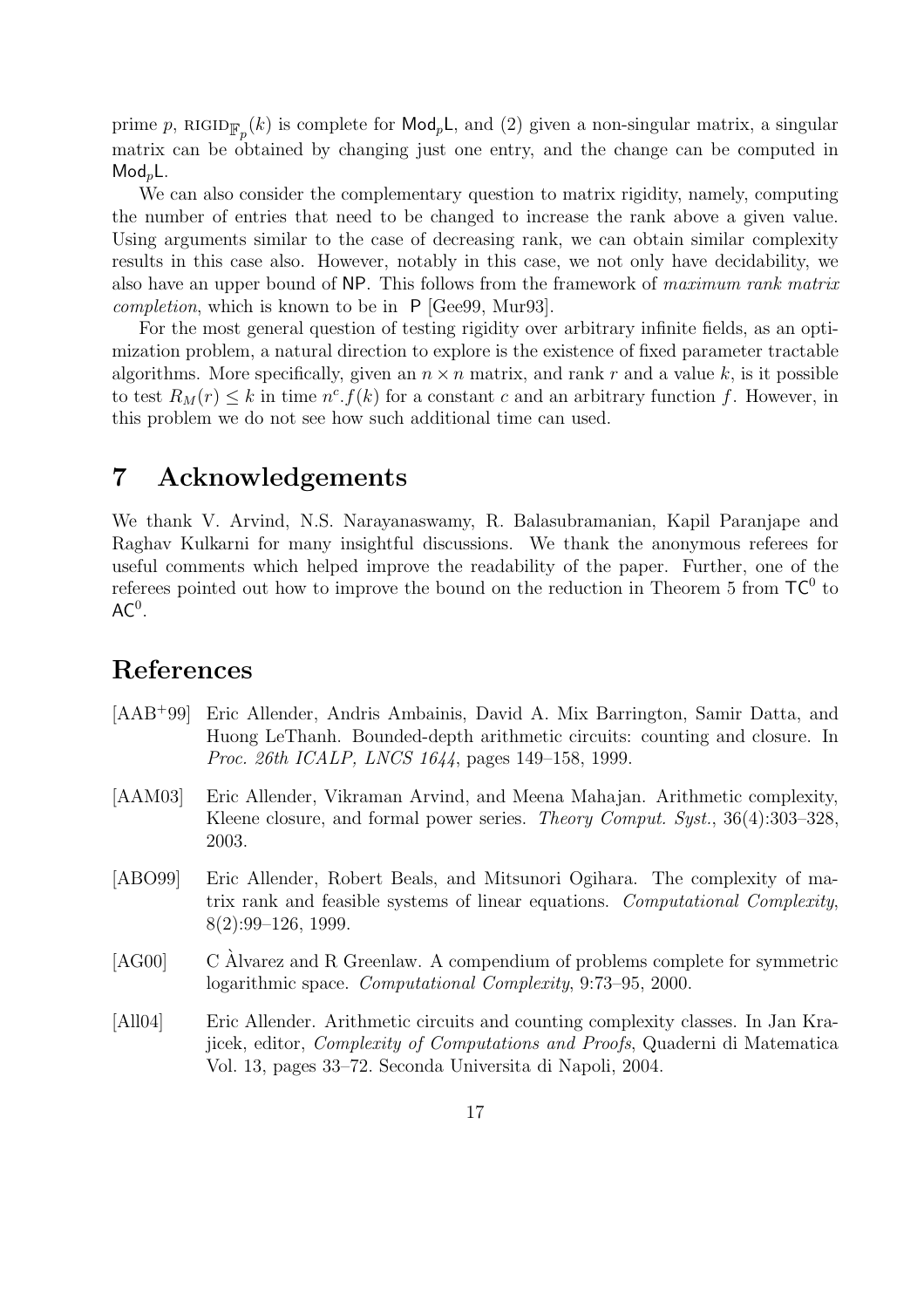- [AO96] Eric Allender and Mitsunori Ogihara. Relationships Among PL, #l, and the Determinant. RAIRO - Theoretical Informatics and Applications, 30(1):1–21, 1996.
- [BDHM92] G. Buntrock, C. Damm, U. Hertrampf, and C. Meinel. Structure and importance of logspace MOD-classes. Math. Systems Theory, 25:223–237, 1992.
- [BFS99] Jonathan F. Buss, Gudmund Skovbjerg Frandsen, and Jeffrey Shallit. The computational complexity of some problems of linear algebra. Journal of the Computer and System Sciences, 58:572–596, 1999.
- [Bol84] B. Bollobas. *Modern Graph Theory*, volume 184 of *GTM*. Springer, 1984.
- [CM87] S A Cook and P McKenzie. Problems complete for L. Jl. of Algorithms, 8:385– 394, 1987.
- [CMTV98] H. Caussinus, P. McKenzie, D. Thérien, and H. Vollmer. Nondeterministic  $NC<sup>1</sup>$ computation. Journal of the Computer and System Sciences, 57:200–212, 1998.
- [Dah99] G. Dahl. A note on nonnegative diagonally dominant matrices. Linear Algebra and Applications, 317:217–224, April 1999.
- [Dam91] C. Damm.  $DEF = L^{(\#L)}$ . Technical Report Informatik-Preprint 8, Fachbereich Informatik der Humboldt–Universität zu Berlin, 1991.
- [Des07] Amit Deshpande. Sampling-based dimension reduction algorithms. PhD thesis, MIT, May 2007. expected.
- [Gee99] James F. Geelen. Maximum rank matrix completion. Linear Algebra and its Applications, 288(1–3):211–217, 1999.
- [GJ79] M. R. Garey and D. S. Johnson. Computers and Intractability: A Guide to the Theory of NP-Completeness. W.H.Freeman and Co., 1979.
- [Gri76] D. Yu Grigoriev. Using the notions of seperability and independence for proving the lower bounds on the circuit complexity. Notes of the Leningrad branch of the Steklov Mathematical Institute, Nauka, 1976. in Russian.
- [Kul07] Raghav Kulkarni. Personal communication, January 2007.
- [Lau01] M. Laurent. Matrix completion problems. In C.A. Floudas and P.M. Pardalos, editors, The Encyclopedia of Optimization, volume 3, pages 221–229. Kluwer, 2001.
- [Lok95] Satyanarayana V. Lokam. Spectral methods for matrix rigidity with applications to size-depth tradeoffs and communication complexity. In Proc. 36th FOCS, pages 6 – 15, 1995. JCSS 63(3):449-473, 2001.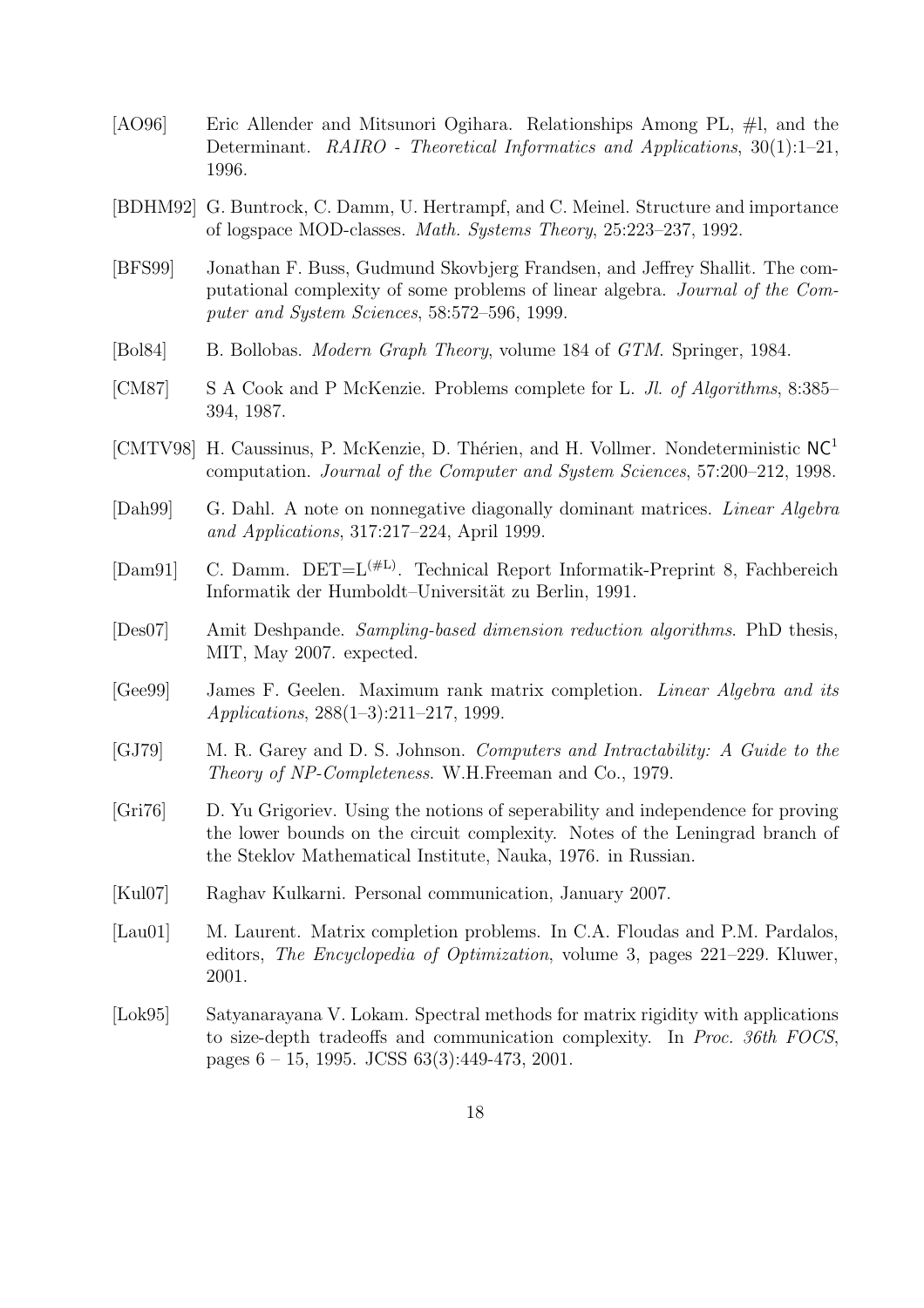- [MM64] Marvin Marcus and Henryk Minc. A Survey of Matrix Theorey and Matrix inequalities, volume 14 of The Prindle, Weber and Schmidt Complementary Series in Mathematics. Allyn and Bacon, Boston, 1964.
- [Mul87] K. Mulmuley. A fast parallel algorithm to compute the rank of a matrix over an arbitrary field. Combinatorica, 7:101–104, 1987.
- [Mur93] K. Murota. Mixed matrices Irreducibility and decomposition. In R. A. Brualdi, S. Friedland, and V. Klee, editors, Combinatorial and Graph-Theoretic Problems in Linear Algebra, volume 50 of The IMA Volumes in Mathematics and Its Applications, pages  $39 - 71$ . Springer, 1993.
- [MV97] M. Mahajan and V Vinay. Determinant: combinatorics, algorithms, complexity. Chicago Journal of Theoretical Computer Science, 1997:5, dec 1997.
- [NTS95] N. Nisan and A. Ta-Shma. Symmetric Logspace is closed under complement. Chicago Journal of Theoretical Computer Science, 1995.
- [PR93] S. Poljak and J. Rohn. Checking robust nonsingularity is NP-hard. Math. Control Signals Systems, 6:1–9, 1993.
- [Rei05] O. Reingold. Undirected st-conenctivity in logspace. In Proc. 37th STOC, pages 376–385, 2005.
- [Roh89] Jiri Rohn. Systems of Linear Interval Equations. Linear Algebra and Its Applications, 126:39–78, 1989.
- [Roh94] J. Rohn. Checking positive definiteness or stability of symmetric interval matrices is NP-hard. Commentationes Mathematicae Universitatis Carolinae, 35:795– 797, 1994.
- [RR97] Alexander A. Razborov and Steven Rudich. Natural proofs. Journal of the Computer and System Sciences, 55(1):24–35, 1997.
- [Tod91] S. Toda. Counting problems computationally equivalent to the determinant. Technical Report CSIM 91-07, Dept of Comp Sc & Information Mathematics, Univ of Electro-Communications, Chofu-shi, Tokyo, 1991.
- [Val77] L. G. Valiant. Graph theoretic arguments in low-level complexity. In Proc. 6th MFCS, volume 53 of LNCS, pages 162–176. Springer, Berlin, 1977.
- [Val92] Leslie G. Valiant. Why is Boolean complexity theory difficult? In *Proceedings* of the London Mathematical Society symposium on Boolean function complexity, pages 84–94, New York, NY, USA, 1992. Cambridge University Press.
- [Vin91] V. Vinay. Counting auxiliary pushdown automata and semi-unbounded arithmetic circuits. In Proc. 6th Structure in Complexity Theory Conference, volume 223 of LNCS, pages 270–284, Berlin, 1991. Springer.